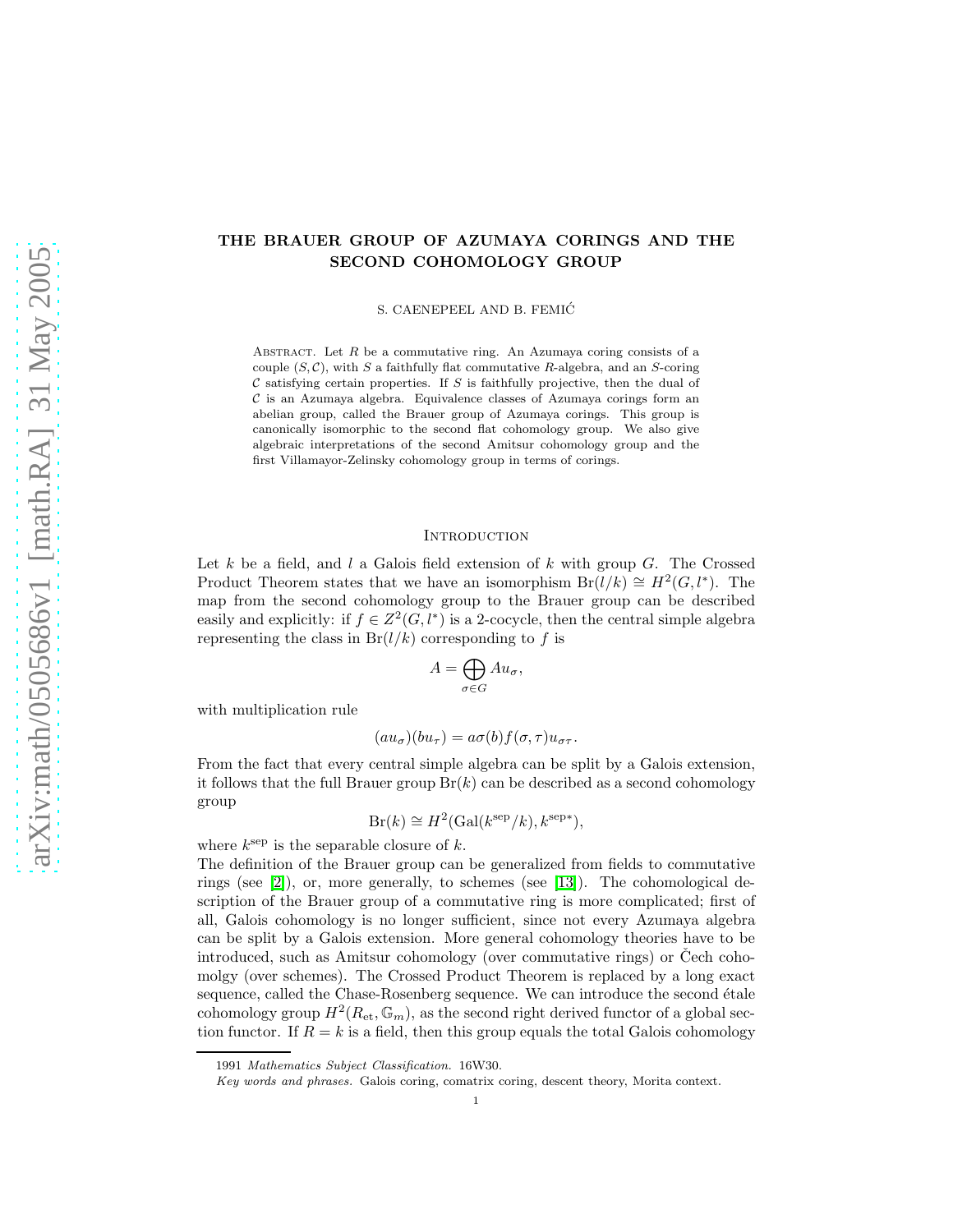group  $H^2(\text{Gal}(k^{\text{sep}}/k), k^{\text{sep}*})$ . Then we have a monomorphism

$$
Br(R) \hookrightarrow H^2(R_{\text{et}}, \mathbb{G}_m).
$$

In general, this monomorphism is not surjective, as the Brauer group is allways torsion, and the second cohomology group is not torsion in general. Gabber [\[12\]](#page-25-1) proved that the Brauer group is isomorphic to the torsion part of the second cohomology group.

In [\[24\]](#page-25-2), Taylor introduced a new Brauer group, consisting of equivalence classes of algebras that do not necessarily have a unit. The classical Brauer group is a subgroup, and it is shown in [\[20\]](#page-25-3) that Taylor's Brauer group is isomorphic to the full second étale cohomology group. The proof depends on deep results, such as Artin's Refinement Theorem (see [\[3\]](#page-24-1)); also the proof does not provide an explicit procedure producing a Taylor-Azumaya algebra out of an Amitsur cocycle.

In this paper, we propose a new Brauer group, and we show that it is isomorphic to the full second flat cohomology group. The elements of this new Brauer group are equivalence classes of corings. Corings were originally introduced by Sweedler [\[23\]](#page-25-4); inspired by an observation made by Takeuchi that a large class of generalized Hopf modules can be viewed as comodules over a coring, Brzeziński  $[5]$  revived the theory of corings. [\[5\]](#page-24-2) was followed by a series of papers giving new applications of corings, we refer to [\[6\]](#page-24-3) for a survey.

Let  $S$  be a commutative faithfully flat  $R$ -algebra. We can define a comultiplication and a counit on the S-bimodule  $S \otimes S$ , making  $S \otimes S$  into a coring. This coring, called Sweedler's canonical coring, can be used to give an elegant approach to descent theory: the category of descent data is isomorphic to the category of comodules over the coring. Our starting observation is now the following: an Amitsur 2-cocycle can be used to deform the comultiplication on  $S \otimes S$ , such that the new comultiplication is still coassociative. Thus the Amitsur 2-cocycle condition should be viewed as a coassociativity condition rather than an associativity condition (in contrast with the Galois 2-cocycle condition, which is really an associativity condition). In the situation where S is faithfully projective as an  $R$ -module, we can take the dual of the coring  $S \otimes S$ , which is an S-ring, isomorphic to End<sub>R</sub>(S). Amitsur 2-cocycles can then be used to deform the multiplication on  $\text{End}_R(S)$ , leading to an Azumaya algebra in the classical sense; this construction leads to a map  $H^2(S/R, \mathbb{G}_m) \to Br(S/R)$ , and we will show that it is one of the maps in the Chase-Rosenberg sequence. The duality between the S-coring  $S \otimes S$  and the S-ring  $\text{End}_R(S)$  works well in both directions if  $S/R$  is faithfully projective, but fails otherwise; this provides an explanation for the fact that we need the condition that  $S/R$  is faithfully projective in order to fit the relative Brauer group  $Br(S/R)$ into the Chase-Rosenberg sequence.

The canonical coring construction can be generalized slightly: if  $I$  is an invertible S-module, then we can define a coring structure on  $I^* \otimes I$ . Such a coring will be called an elementary  $S/R$ -coring. Azumaya  $S/R$ -corings are then introduced as twisted forms of elementary  $S/R$ -corings. If  $S/R$  is faithfully projective, then the dual of an Azumaya S/R-coring is an Azumaya algebra containing S as a maximal commutative subalgebra. The set of isomorphism classes of Azumaya  $S/R$ -corings forms a group; after we divide by the subgroup consisting of elementary corings, we obtain the relative Brauer group  $Br^c(S/R)$ ; we will show that  $Br^c(S/R)$  is isomorphic to Villamayor and Zelinsky's cohomology group with values in the category of invertible modules  $H^1(S/R, Pic)$  [\[25\]](#page-25-5). As a consequence,  $Br^c(S/R)$  fits into a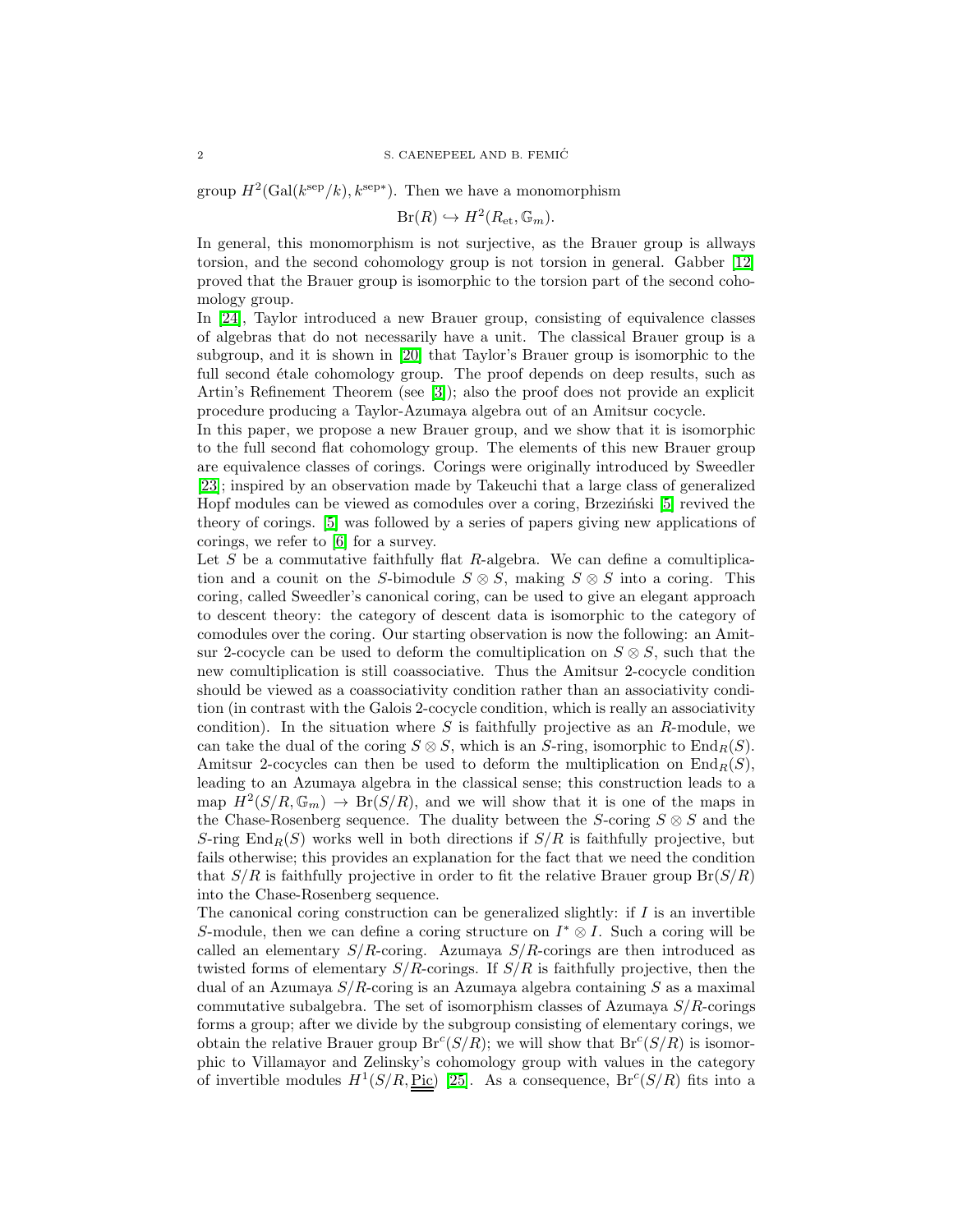Chase-Rosenberg type sequence (even if  $S/R$  is not faithfully projective).

An Azumaya coring will consist of a couple  $(S, \mathcal{C})$ , where S is a (faithfully flat) commutative ring extension of R, and C is an  $S/R$ -coring. On the set of isomorphism classes, we define a Brauer equivalence relation, and show that the quotient set is a group under the operation induced by the tensor product over  $R$ . This group is called the Brauer group of Azumaya corings, and we can show that it is isomorphic to the full second cohomology group.

If C is an object of a category C, then the identity endomorphism of C will also be denoted by C.

#### 1. The Brauer group of a commutative ring

<span id="page-2-1"></span>1.1. **Amitsur cohomology.** Let  $R$  be a commutative ring, and  $S$  an  $R$ -algebra that is faithfully flat as an  $R$ -module. Tensor products over  $R$  will be written without index R:  $M \otimes N = M \otimes_R N$ , for R-modules M and N. The n-fold tensor product  $S \otimes \cdots \otimes S$  will be denoted by  $S^{\otimes n}$ . For  $i \in \{1, \dots, n+2\}$ , we have an algebra map

$$
\eta_i: S^{\otimes (n+1)} \to S^{\otimes (n+2)},
$$

given by

$$
\eta_i(s_1\otimes \cdots \otimes s_{n+1})=s_1\otimes \cdots \otimes s_{i-1}\otimes 1 \otimes s_i\otimes \cdots \otimes s_{n+1}.
$$

Let  $P$  be a covariant functor from a full subcategory of the category of commutative R-algebras that contains all tensor powers  $S^{\otimes n}$  of S to abelian groups. Then we consider

$$
\delta_n = \sum_{i=1}^{n+2} (-1)^{i-1} P(\eta_i) : P(S^{\otimes (n+1)}) \to P(S^{\otimes (n+2)}).
$$

It is straightforward to show that  $\delta_{n+1} \circ \delta_n = 0$ , so we obtain a complex

$$
0 \to P(S) \xrightarrow{\delta_0} P(S^{\otimes 2}) \xrightarrow{\delta_1} P(S^{\otimes 3}) \xrightarrow{\delta_2} \cdots,
$$

called the Amitsur complex  $C(S/R)$ . We write

$$
Z^{n}(S/R, P) = \text{Ker }\delta_n ; B^{n}(S/R, P) = \text{Im }\delta_{n-1};
$$
  

$$
H^{n}(S/R, P) = Z^{n}(S/R, P)/B^{n}(S/R, P).
$$

 $H^{n}(S/R, P)$  will be called the *n*-th Amitsur cohomology group of  $S/R$  with values in P. Elements in  $Z^n(S/R, P)$  are called *n*-cocycles, and elements in  $B^n(S/R, P)$ are called n-coboundaries.

In this paper, we will mainly look at the following two examples:  $P =$  Pic, where  $Pic(S)$  is the Picard group of S, consisting of isomorphism classes of invertible S-modules, and  $P = \mathbb{G}_m$ , where  $\mathbb{G}_m(S)$  is the group consisting of all invertible elements of S.

If  $u \in S^{\otimes n}$ , then we will write  $u_i = \eta_i(u)$ . Observe that  $u \in \mathbb{G}_m(S^{\otimes 3})$  is then a cocycle in  $Z^2(S/R, \mathbb{G}_m)$  if and only if

$$
u_1 u_2^{-1} u_3 u_4^{-1} = 1.
$$

<span id="page-2-0"></span>Amitsur cohomology was first introduced in [\[1\]](#page-24-4) (over fields); it can be viewed as an affine version of Cech cohomology. For a more detailed discussion, see for example [\[7,](#page-24-5) [9,](#page-25-6) [16\]](#page-25-7). We now present some elementary properties of Amitsur cohomology groups. We will adopt the following notation: an element  $u \in S^{\otimes n}$  will be written formally as  $u = u^1 \otimes u^2 \otimes \cdots \otimes u^n$ , where the summation is understood implicitly.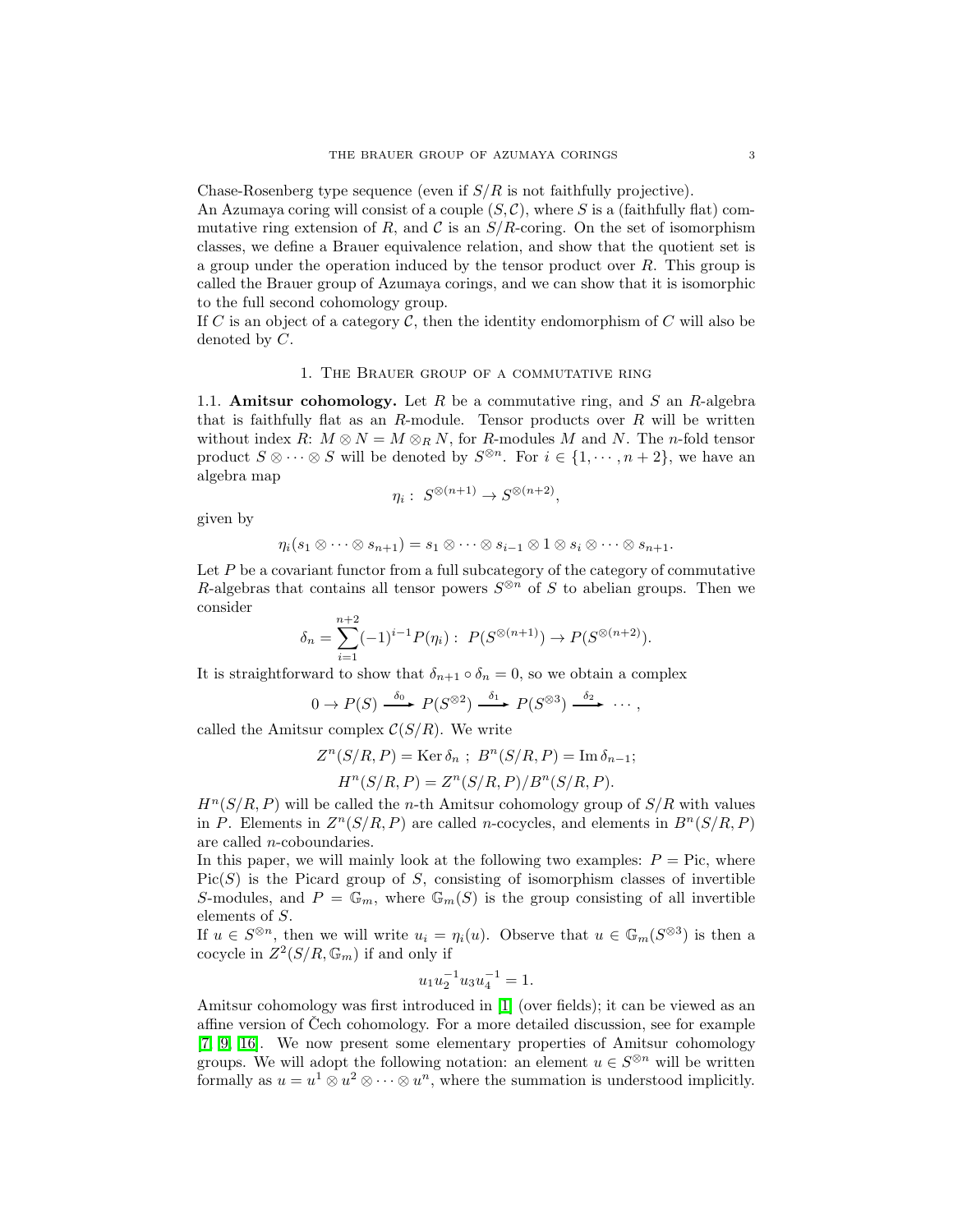**Proposition 1.1.** Let R be a commutative ring, and  $f : S \rightarrow T$  a morphism of commutative R-algebras. f induces maps  $f_*$ :  $H^n(S/R, P) \to H^n(T/R, P)$ . If  $g: S \to T$  is a second algebra map, then  $f_* = g_*$  (for  $n \geq 1$ ).

Proof. The first statement is obvious. For the proof of the second one, we refer to  $[16, Prop. 5.1.7]$  $[16, Prop. 5.1.7]$ .

The following result is obvious.

**Lemma 1.2.** If  $u, v \in Z^n(S/R, \mathbb{G}_m)$ , then

$$
u \otimes v = (u^1 \otimes v^1) \otimes (u^2 \otimes v^2) \otimes \cdots \otimes (u^n \otimes v^n) \in Z^n(S \otimes S/R, \mathbb{G}_m).
$$

If  $u, v \in B<sup>n</sup>(S/R, \mathbb{G}_m)$ , then  $u \otimes v \in B<sup>n</sup>(S \otimes S/R, \mathbb{G}_m)$ .

Corollary 1.3. If  $u \in Z^n(S/R, \mathbb{G}_m)$ , then  $[u \otimes 1] = [1 \otimes u]$ , and  $[u \otimes u^{-1}] = 1$  in  $H^n(S \otimes S/R, \mathbb{G}_m)$ .

*Proof.* Apply Proposition [1.1](#page-2-0) to the algebra maps  $\eta_1, \eta_2 : S \to S \otimes_R S, \eta_1(s) = 1 \otimes s$ ,  $\eta_2(s) = s \otimes 1.$ 

<span id="page-3-1"></span>**Lemma 1.4.** Take a cocycle  $u = u^1 \otimes u^2 \otimes u^3 \in Z^2(S/R, \mathbb{G}_m)$ .  $|u| = u^1 u^2 u^3 \in Z^2(S/R, \mathbb{G}_m)$  $\mathbb{G}_m(S)$  is called the norm of u, and

$$
u_1 \otimes |u|^{-1} u_2 u_3 = 1 \otimes 1 = |u|^{-1} u_1 u_2 \otimes u_3.
$$

Proof. The first equality is obtained after we multiply the second, third and fourth tensor factors in the cocycle condition  $u_1 u_2^{-1} u_3 u_4^{-1} = 1$ . The second equality is obtained after multiplying the first three tensor factors.  $\Box$ 

A 2-cocycle u is called normalized if  $|u|=1$ .

Lemma 1.5. Every cocycle u is cohomologous to a normalized cocycle.

*Proof.* First observe that  $\Delta_1(|u|^{-1}\otimes 1) = 1\otimes |u|^{-1}\otimes 1$ . The cocycle  $u\Delta_1(|u|^{-1}\otimes 1) =$  $u^1 \otimes |u|^{-1}u_2 \otimes u_3$  is normalized and cohomologous to u.

Now we consider the Amitsur complex  $C(S \otimes S/R \otimes S)$ . We have a natural isomorphism

 $(S \otimes S)^{\otimes_{R \otimes S} n} \stackrel{\cong}{\longrightarrow} S^{\otimes (n+1)}, (s_1 \otimes t_1) \otimes \cdots \otimes (s_n \otimes t_n) \mapsto s_1 \otimes \cdots \otimes s_n \otimes t_1 \cdots t_n.$ 

The augmentation maps  $(i = 1, 2, 3)$ 

$$
\eta_i: (S \otimes S)^{\otimes_{R \otimes S} 2} \to (S \otimes S)^{\otimes_{R \otimes S} 3}
$$

can then be viewed as maps

$$
\eta_i:~S^{\otimes 3}\to S^{\otimes 4},
$$

and we find, for  $u \in Z^2(S/R, \mathbb{G}_m)$  and  $i = 1, 2, 3$  that  $\eta_i(u) = u_i$ . Consequently  $u \otimes 1 = u_4 = u_1 u_2^{-1} u_3 = \Delta_1(u) \in B^2(S \otimes S/R \otimes S, \mathbb{G}_m).$ 

<span id="page-3-0"></span>**Lemma 1.6.** If  $u \in Z^2(S/R, \mathbb{G}_m)$ , then  $u \otimes 1 \in B^2(S \otimes S/R \otimes S, \mathbb{G}_m)$ .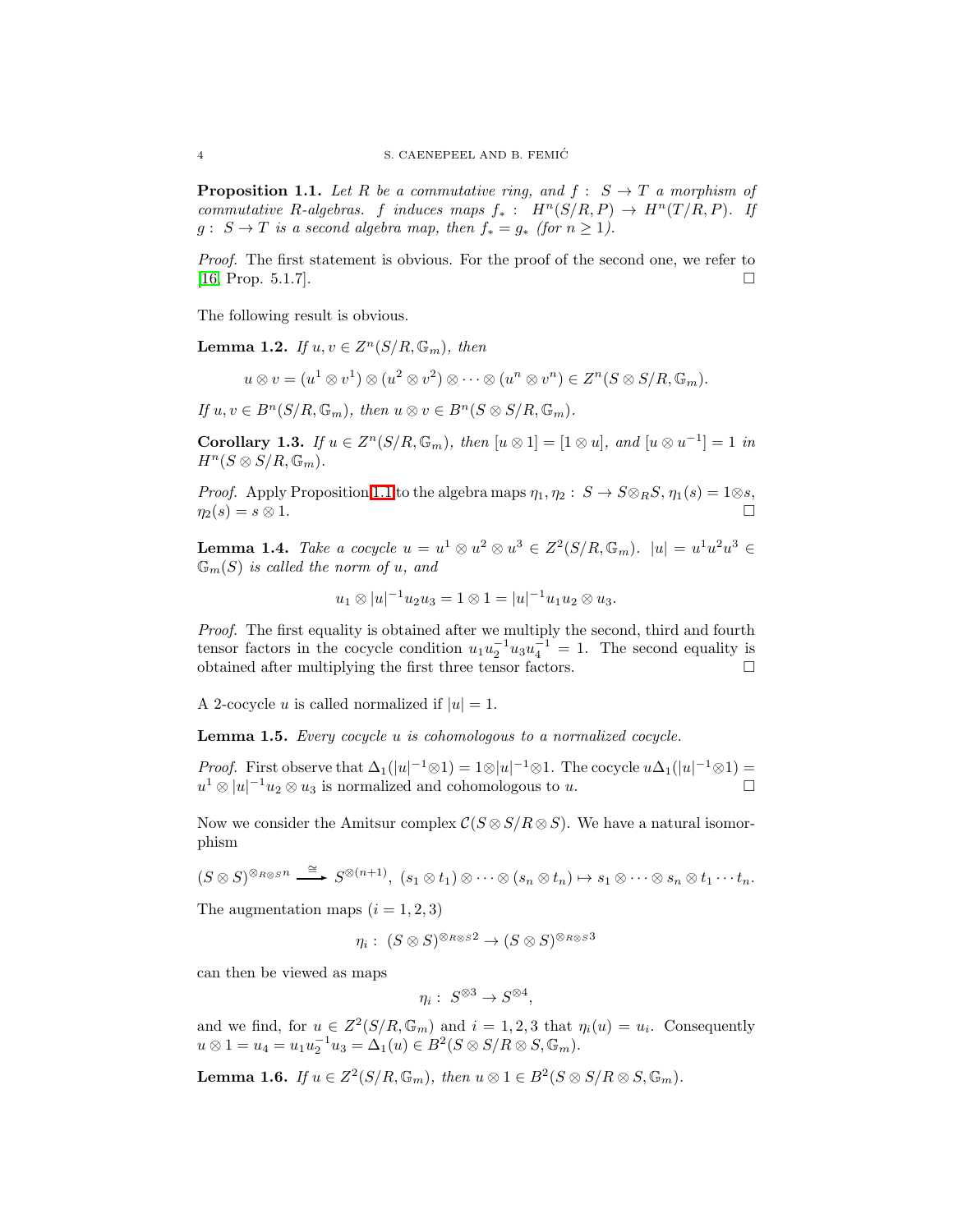1.2. Derived functor cohomology. Let R be a commutative ring.  $ext{cat}(R<sub>H</sub>)$  is the full subcategory of commutative flat finitely presented  $R$ -algebras. A covariant functor  $P: \underline{\text{cat}}(R_{\text{fl}}) \to \underline{\text{Ab}}$  is called a presheaf on  $R_{\text{fl}}$ . The category of presheaves on  $R_f$  and natural transformations will be denoted by  $\mathcal{P}(R_f)$ .

A presheaf P is called a sheaf if  $H^0(S'/S, P) = P(S)$ , for every faithfully flat R-algebra homomorphism  $S \to S'$ . The full subcategory of  $\mathcal{P}(R_{\rm fl})$  consisting of sheaves is denoted by  $\mathcal{S}(R_f)$ .  $\mathcal{P}(R_f)$  and  $\mathcal{S}(R_f)$  are abelian categories having enough injective objects.

 $\mathbb{G}_a$  and  $\mathbb{G}_m$  are sheaves on  $R_{\text{fl}}$ . The embedding functor  $i: S(R_{\text{fl}}) \to \mathcal{P}(R_{\text{fl}})$  has a left adjoint  $a: \mathcal{P}(R_{\text{fl}}) \to \mathcal{S}(R_{\text{fl}})$ .

The "global section" functor  $\Gamma: S(R_{\text{fl}}) \to \underline{\text{Ab}}$  is left exact, so we can consider its n-th right derived functor  $R^n\Gamma$ . We define the n-th flat cohomology group by

$$
H^n(R_{\mathrm{fl}},\mathbb{G}_m)=R^n\Gamma(\mathbb{G}_m).
$$

Fix a faithfully flat R-algebra S, and consider the functor

<span id="page-4-1"></span>
$$
g = H^{0}(S/R, -): \mathcal{P}(R_{\text{fl}}) \to \underline{\text{Ab}}.
$$

Then  $\Gamma = g \circ i$ , and i takes injective objects of  $\mathcal{S}(R_{\text{fl}})$  to g-acyclics (see [\[7,](#page-24-5) lemma 5.6.6]), and we have long exact sequences, for every sheaf F, and for every  $q \ge 0$ (see [\[7,](#page-24-5) [25\]](#page-25-5)):

<span id="page-4-0"></span>
$$
(1) \quad 0 \quad \longrightarrow \quad H^1(S/R, C^q) \longrightarrow H^{q+1}(R_{\mathrm{fl}}, F) \longrightarrow H^0(S/R, H^{q+1}(\bullet, F))
$$
\n
$$
\longrightarrow \quad H^2(S/R, C^q) \longrightarrow H^1(S/R, C^{q+1}) \longrightarrow H^1(S/R, H^{q+1}(\bullet, F))
$$
\n
$$
\longrightarrow \quad \cdots
$$
\n
$$
\longrightarrow \quad H^{p+1}(S/R, C^q) \longrightarrow H^p(S/R, C^{q+1}) \longrightarrow H^p(S/R, H^{q+1}(\bullet, F))
$$
\n
$$
\longrightarrow \quad \cdots.
$$

The sheaf  $C^i$  is the *i*-th syzygy of an injective resolution  $0 \to F \to X^0 \to X^1 \to \cdots$ of F in  $\mathcal{S}(R_{\text{fl}})$ , that is,  $C^i = \text{Ker}(X^i \to X^{i+1})$ .

A morphism  $f: S \to T$  of commutative faithfully flat R-algebras induces a map between the corresponding sequences [\(1\)](#page-4-0), namely we have a commutative diagram

(2)  
\n
$$
\downarrow 0 \to H^1(S/R, C^q) \to H^{q+1}(R_{\text{fl}}, F) \to H^0(S/R, H^{q+1}(\bullet, F)) \to \cdots
$$
\n
$$
\downarrow f_* \qquad \qquad \downarrow = \qquad \qquad \downarrow f_*
$$
\n
$$
0 \to H^1(T/R, C^q) \to H^{q+1}(R_{\text{fl}}, F) \to H^0(T/R, H^{q+1}(\bullet, F)) \to \cdots
$$

It is known that  $H^1(R_{\text{fl}}, \mathbb{G}_m) = \text{Pic}(R)$ , the group of rank one projective R-modules. Writing down [\(1\)](#page-4-0) for  $F = \mathbb{G}_m$  and  $q = 0$ , we find the exact sequence

(3) 
$$
0 \longrightarrow H^1(S/R, \mathbb{G}_m) \longrightarrow Pic(R) \longrightarrow H^0(S/R, Pic)
$$

$$
\longrightarrow H^2(S/R, \mathbb{G}_m) \longrightarrow H^1(S/R, C^1) \longrightarrow H^1(S/R, Pic)
$$

$$
\longrightarrow H^3(S/R, \mathbb{G}_m) \longrightarrow \cdots
$$

Let  $R$  be the category with faithfully flat commutative  $R$ -algebras as objects. The set of morphisms between two objects  $S$  and  $T$  is a singleton if there exists an algebra morphism  $S \to T$  (then we write  $S \leq T$ ), and is empty otherwise. Then  $\mathcal{R}$ is a directed preorder, that is a category with at most one morphism between two objects, and such that every pair of objects  $(S, T)$  has a successor, namely  $S \otimes T$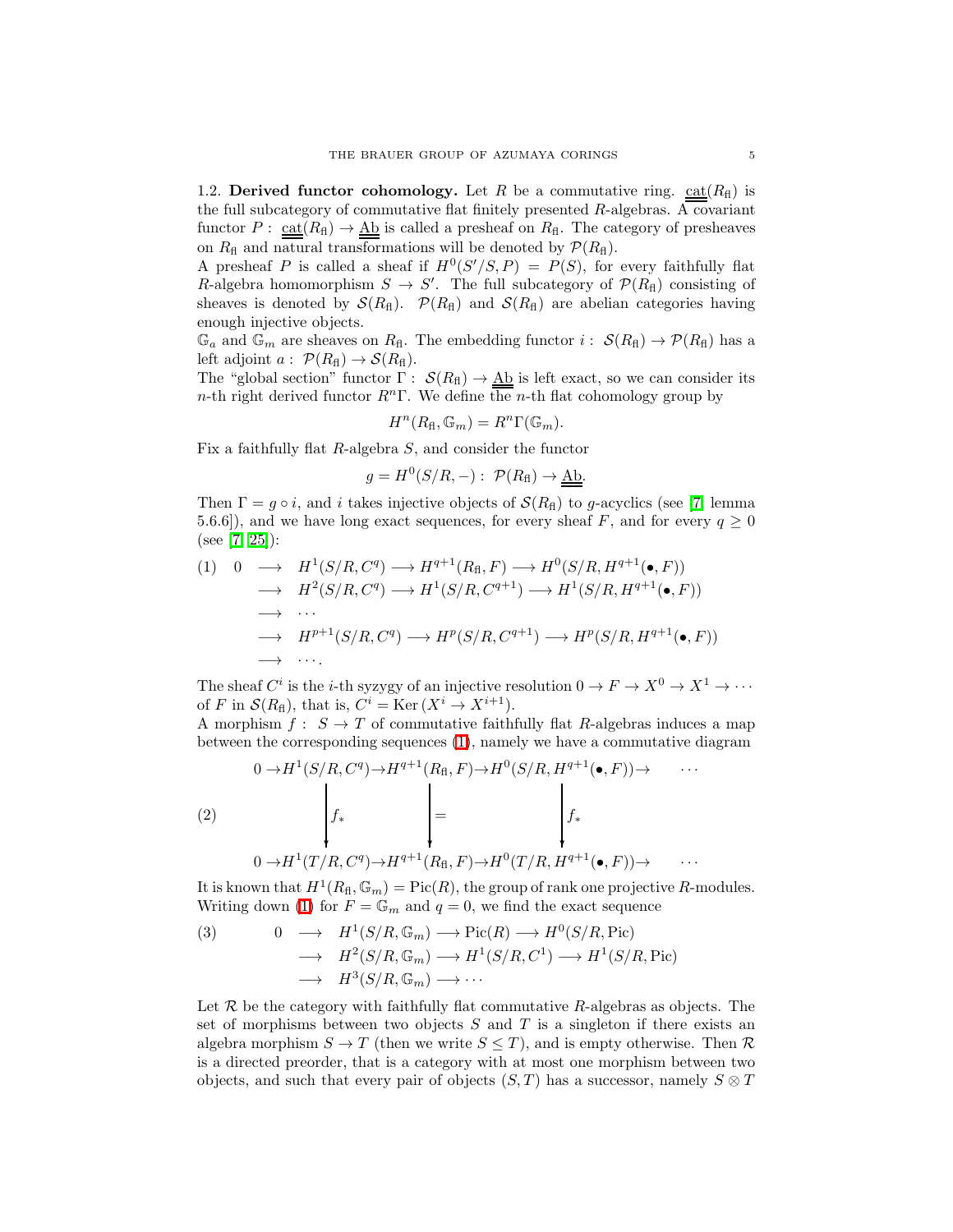(see [\[18,](#page-25-8) IX.1]).

Let  $P$  be a presheaf on  $R_{\text{fl}}$ . It follows from Proposition [1.1](#page-2-0) that we have a functor

$$
H^n(\bullet/R, P): \ \mathcal{R} \to \underline{\underline{\mathrm{Ab}}},
$$

and we can consider the colimit

$$
H^n(R_{\text{fl}}, P) = \text{colim} H^n(\bullet/R, P).
$$

Now let  $F$  be a sheaf. Using the exact sequences  $(1)$  and the commutative diagrams [\(2\)](#page-4-1), we find a homomorphism of abelian groups

$$
H^n(R_{\text{fl}}, F) \to H^n(R_{\text{fl}}, F).
$$

If  $n = 1$ , this map is an isomorphism. In particular, we have

(4) 
$$
H^{2}(R_{\text{fl}}, \mathbb{G}_m) \cong H^{1}(R_{\text{fl}}, C^{1}) \cong \check{H}^{1}(R_{\text{fl}}, C^{1}).
$$

The category  $\text{cat}(R_{\text{fl}})$  can be replaced by  $\text{cat}(R_{\text{et}})$ , the category of étale R-algebras. All results remain valid, and, moreover, we have

$$
H^n(R_{\text{et}}, F) \cong H^n(R_{\text{et}}, F).
$$

The proof of this result is based on Artin's Refinement Theorem [\[3\]](#page-24-1).

1.3. Amitsur cohomology with values in  $Pic$ . Let R be a commutative ring. The category of invertible R-modules and R-module isomorphisms is denoted by  $Pic(R)$ . The Grothendieck group  $K_0Pic(R)$  is the Picard group Pic(R). The inverse of  $[I] \in Pic(R)$  is represented by  $\overline{I}^* = Hom_R(I, R)$ . If  $I \in Pic(R)$ , then the evaluation map  $ev_I: I \otimes I^* \to R$  is an isomorphism, with inverse the coevaluation map  $\text{coev}_I: R \to I \otimes I^*$ . If  $\text{coev}_I(1) = \sum_i e_i \otimes e_i^*$ , then  $\{(e_i, e_i^*) \mid i = 1, \dots n\}$  is a finite dual basis for I.

Let  $S$  be a commutative faithfully flat  $R$ -algebra. For every positive integer  $n$ , we have a functor

$$
\delta_{n-1}: \, \underline{\underline{\mathrm{Pic}}}(S^{\otimes n}) \to \underline{\underline{\mathrm{Pic}}}(S^{\otimes (n+1)}),
$$

given by

$$
\delta_{n-1}(I) = I_1 \otimes_{S^{\otimes (n+1)}} I_2^* \otimes_{S^{\otimes (n+1)}} \cdots \otimes_{S^{\otimes (n+1)}} J_{n+1},
$$
  

$$
\delta_{n-1}(f) = f_1 \otimes_{S^{\otimes (n+1)}} (f_2^*)^{-1} \otimes_{S^{\otimes (n+1)}} \cdots \otimes_{S^{\otimes (n+1)}} (g_{n+1})^{\pm 1},
$$

with  $J = I$  or  $I^*$ ,  $g = f$  or  $f^*$  depending on whether n is odd or even. Here  $I_i = I \otimes_{S^{\otimes n}} S^{\otimes n+1}$ , where  $S^{\otimes n+1}$  is a left  $S^{\otimes n}$ -module via  $\eta_i : S^{\otimes n} \to S^{\otimes n+1}$  (see Section [1.1\)](#page-2-1). We easily compute that

$$
\delta_n \delta_{n-1}(I) = \bigotimes_{j=1}^{n+2} \bigotimes_{i=1}^{j-1} (I_{ij} \otimes_{S^{\otimes (n+2)}} I_{ij}^*),
$$

so we have a natural isomorphism

$$
\lambda_I = \bigotimes_{j=1}^{n+2} \bigotimes_{i=1}^{j-1} \operatorname{ev}_{I_{ij}} : \ \delta_n \delta_{n-1}(I) \to S^{\otimes (n+2)}.
$$

 $\underline{Z}^{n-1}(S/R, \underline{Pic})$  is the category with objects  $(I, \alpha)$ , with  $I \in \underline{Pic}(S^{\otimes n})$ , and  $\alpha$ :  $\delta_{n-1}(I) \to S^{\otimes (n+1)}$  an isomorphism of  $S^{\otimes (n+1)}$ -modules such that  $\delta_n(\alpha) = \lambda_I$ . A morphism  $(I, \alpha) \to (J, \beta)$  is an isomorphism of  $S^{\otimes n}$ -modules  $f : I \to J$  such that  $\beta \circ \delta_{n-1}(f) = \alpha$ .  $\underline{Z}^{n-1}(S/R, \underline{Pic})$  is a symmetric monoidal category, with tensor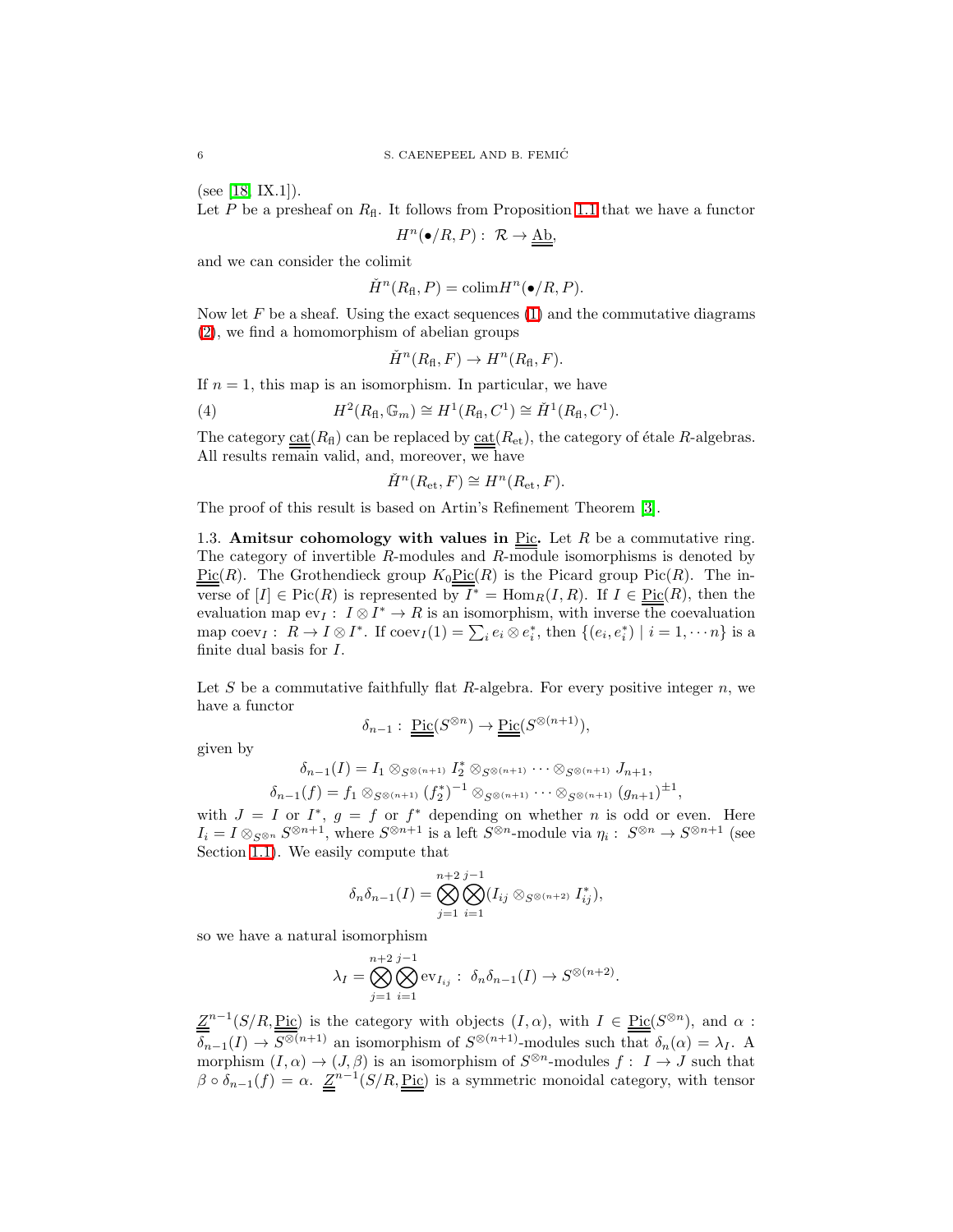product  $(I, \alpha) \otimes (J, \beta) = (I \otimes_{S^{\otimes n}} J, \alpha \otimes_{S^{\otimes (n+1)}} \beta)$  and unit object  $(S^{\otimes n}, S^{\otimes (n+1)})$ . Every object in this category is invertible, and we can consider

$$
K_0 \underline{\underline{Z}}^{n-1}(S/R, \underline{\underline{\mathrm{Pic}}}) = Z^{n-1}(S/R, \underline{\underline{\mathrm{Pic}}}).
$$

We have a strongly monoidal functor

$$
\delta_{n-2}: \underline{\underline{\mathrm{Pic}}}(S^{\otimes (n-1)}) \to \underline{\underline{Z}}^{n-1}(S/R, \underline{\underline{\mathrm{Pic}}}),
$$

 $\delta_{n-2}(J) = (\delta_{n-2}(J), \lambda_J)$ . Consider the subgroup  $B^{n-1}(S/R, \underline{\text{Pic}})$  of  $Z^{n-1}(S/R, \underline{\text{Pic}})$ , consisting of elements represented by  $\delta_{n-2}(J)$ , with  $J \in \text{Pic}(\overline{S^{\otimes n-1}})$ . We then define

$$
H^{n-1}(S/R, \underline{\underline{\mathrm{Pic}}}) = Z^{n-1}(S/R, \underline{\underline{\mathrm{Pic}}})/B^{n-1}(S/R, \underline{\underline{\mathrm{Pic}}}).
$$

This definition is such that we have a long exact sequence (see [\[25\]](#page-25-5)):

<span id="page-6-0"></span>(5) 
$$
0 \longrightarrow H^1(S/R, \mathbb{G}_m) \longrightarrow Pic(R) \longrightarrow H^0(S/R, Pic)
$$

$$
\longrightarrow H^2(S/R, \mathbb{G}_m) \longrightarrow H^1(S/R, \underline{Pic}) \longrightarrow H^1(S/R, Pic)
$$

$$
\longrightarrow \cdots
$$

$$
\longrightarrow H^{p+1}(S/R, \mathbb{G}_m) \longrightarrow H^p(S/R, \underline{Pic}) \longrightarrow H^p(S/R, Pic)
$$

$$
\longrightarrow \cdots.
$$

Comparing to [\(1\)](#page-4-0) in the situation where  $F = \mathbb{G}_m$  and  $q = 0$ , we see that

(6)  $H^n(S/R, \underline{\text{Pic}}) \cong H^n(S/R, C^1),$ 

<span id="page-6-3"></span>for all  $n \geq 1$ . For detail, we refer to [\[7,](#page-24-5) [25\]](#page-25-5). The following result can be viewed as an analog of Lemma [1.6.](#page-3-0)

**Lemma 1.7.** Let  $(I, \alpha) \in \underline{Z}^1(S/R, \underline{Pic})$ . Then

<span id="page-6-2"></span>
$$
(I \otimes S, \alpha \otimes S) \cong \delta_0(I) \text{ in } \underline{\underline{Z}}^1(S \otimes S/R \otimes S, \underline{\underline{\mathrm{Pic}}}),
$$

and consequently  $[I \otimes S, \alpha \otimes S] = 1$  in  $H^1(S \otimes S/R \otimes S, \underline{\text{Pic}})$ .

*Proof.* The isomorphism  $\alpha: I_1 \otimes_{S^{\otimes 3}} I_2^* \otimes_{S^{\otimes 3}} I_3 \to S^{\otimes 3}$  induces an isomorphism

 $\beta: I_3 = I \otimes S \to I_1^* \otimes_{S^{\otimes 3}} I_2 = (S \otimes I)^* \otimes_{(S \otimes S) \otimes_{R \otimes S} (S \otimes S)} (S \otimes I).$ 

The fact that  $\delta_2(\alpha) = \lambda_I$  implies that  $\beta$  is an isomorphism in  $\underline{Z}^1(S \otimes S/R \otimes S)$  $S, \underline{\text{Pic}}$ ).

<span id="page-6-1"></span>**Proposition 1.8.** Let  $f : S \to T$  be a morphism of commutative faithfully flat R-algebras. f induces group morphisms  $f_*$ :  $H^n(S/R, \underline{Pic}) \to H^n(T/R, \underline{Pic})$ . If  $g: S \to T$  is a second algebra morphism, then  $f_* = g_*$ .

*Proof.* We have a functor  $f_*: \underline{Z}^{n-1}(S/R, \underline{Pic}) \to \underline{Z}^{n-1}(T/R, \underline{Pic})$ , given by  $f_*(I, \alpha) = (I \otimes_{S^{\otimes n}} T^{\otimes n}, \alpha \otimes_{S^{\otimes n+1}} T^{\otimes n+1}).$ 

 $f_*$  induces maps  $f_*$ :  $H^n(S/R, \underline{\text{Pic}}) \to H^n(T/R, \underline{\text{Pic}})$ .

f and g induce maps  $f_*$  and  $g_*$  between the exact sequence [\(5\)](#page-6-0) and its analog with  $S$  replaced by  $T$ . We have seen in Proposition [1.1](#page-2-0) that these maps coincide on  $H^{n}(S/R, \mathbb{G}_{m})$  and  $H^{n}(S/R, Pic)$ . It follows from the five lemma that they also coincide on  $H^n(T/R, \underline{\text{Pic}})$ .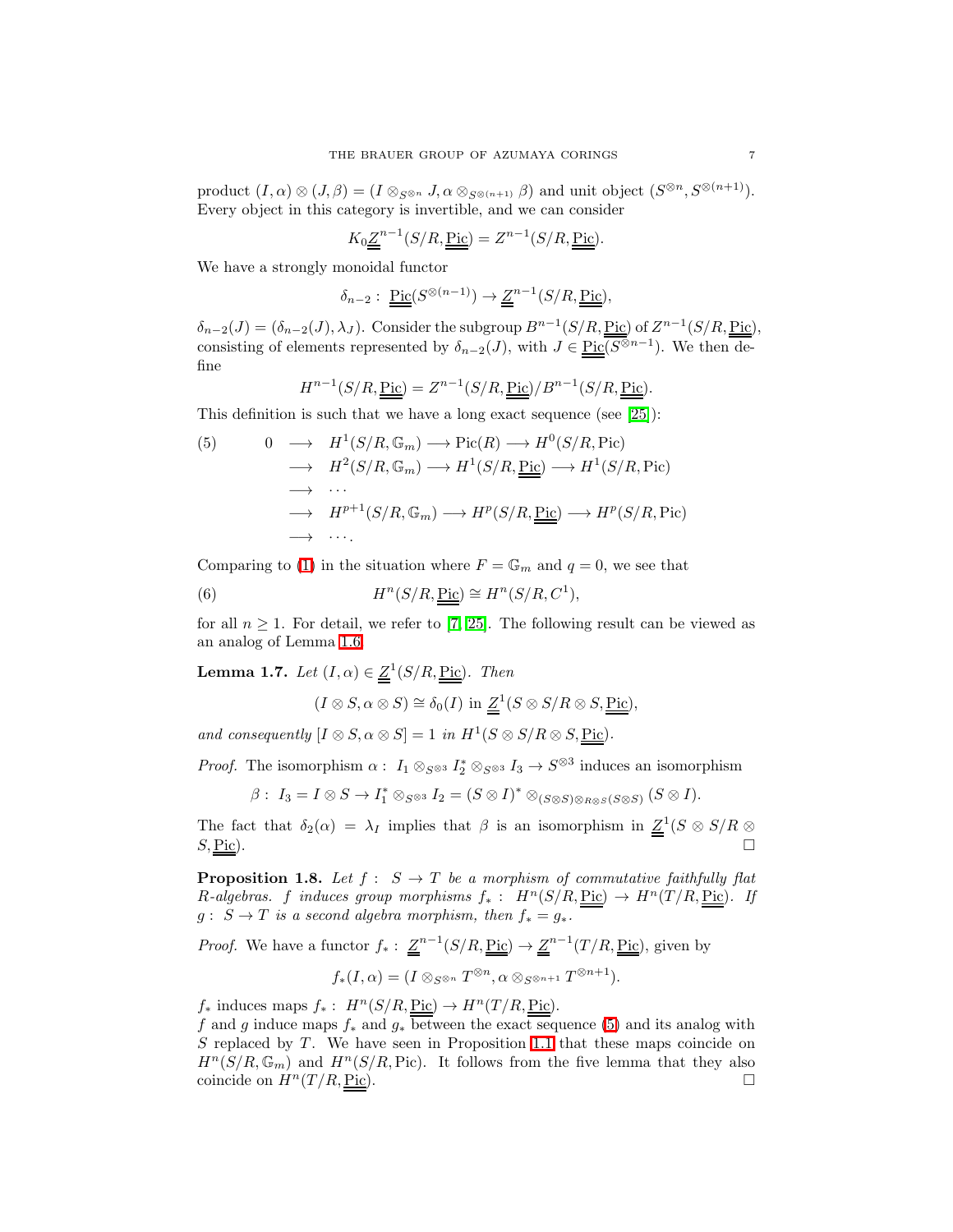It follows from Proposition [1.8](#page-6-1) that we have a functor

$$
H^1(\bullet/R, \underline{\underline{\mathrm{Pic}}}) : \mathcal{R} \to \underline{\underline{\mathrm{Ab}}},
$$

so we can consider the colimit

$$
\check{H}^n(R_{\text{fl}}, \underline{\text{Pic}}) = \text{colim} H^1(\bullet/R, \underline{\text{Pic}}).
$$

If  $f : S \to T$  is a morphism of commutative faithfully flat R-algebras, then the maps  $f_*$  establish a map between the corresponding exact sequences [\(5\)](#page-6-0). This implies that the isomorphisms [\(6\)](#page-6-2) fit into commutative diagrams

$$
H^{n}(S/R, \underline{\underline{\mathrm{Pic}}}) \stackrel{\cong}{\longrightarrow} H^{n}(S/R, C^{1})
$$
\n
$$
f_{*} \downarrow f_{*}
$$
\n
$$
H^{n}(T/R, \underline{\mathrm{Pic}}) \stackrel{\cong}{\longrightarrow} H^{n}(T/R, C^{1})
$$

Consequently, the functors  $H^n(\bullet/R, \underline{\text{Pic}})$  and  $H^n(\bullet/R, C^1)$  are isomorphic, and

(7) 
$$
\check{H}^1(R_{\mathrm{fl}}, \underline{\underline{\mathrm{Pic}}}) \cong \check{H}^1(R_{\mathrm{fl}}, C^1) \cong H^2(R_{\mathrm{fl}}, \mathbb{G}_m).
$$

1.4. The Brauer group. Let R be a commutative ring. An R-algebra  $A$  is called an Azumaya algebra if there exists a commutative faithfully flat R-algebra S such that  $A \otimes S \cong \text{End}_{S}(P)$  for some faithfully projective S-module P. There are several equivalent characterizations of Azumaya algebras, we refer to the literature [\[7,](#page-24-5) [10,](#page-25-9) [16\]](#page-25-7). An Azumaya algebra over a field is nothing else then a central simple algebra.

Two R-Azumaya algebras A and B are called Brauer equivalent if there exist faithfully projective R-modules P and Q such that  $A \otimes \text{End}(P) \cong B \otimes \text{End}(Q)$  as R-algebras. This induces an equivalence relation on the set of isomorphism classes of R-Azumaya algebras. The quotient set  $Br(R)$  is an abelian group under the operation induced by the tensor product. The inverse of a class represented by an algebra  $A$  is represented by the opposite algebra  $A^{op}$ .

If  $i : R \to S$  is a morphism of commutative rings, then we have an associated abelian group map

$$
Br(i): Br(R) \to Br(S), i[A] = [A \otimes S].
$$

The kernel Ker  $(Br(i)) = Br(S/R)$  is called the part of the Brauer group of R split by  $S$ .

If  $S/R$  is faithfully flat, then we have an embedding  $Br(S/R) \rightarrow H^1(S/R, C^1)$ . This embedding is an isomorphism if  $S$  is faithfully projective as an  $R$ -module. Consequently, we have an embedding

$$
Br(S/R) \to H^2(R_{\text{fl}}, \mathbb{G}_m),
$$

and

$$
Br(R) \to H^2(R_{\text{fl}}, \mathbb{G}_m).
$$

Since every R-Azumaya algebra can be split by an étale covering,  $H^2(R_\text{fl}, \mathbb{G}_m)$  can be replaced by  $H^2(R_{\text{et}}, \mathbb{G}_m)$  in the two formulas above. If R is a field, or, more generally, if  $R$  is a regular ring, then we have an isomorphism

$$
Br(R) \cong H^2(R_{\text{et}}, \mathbb{G}_m).
$$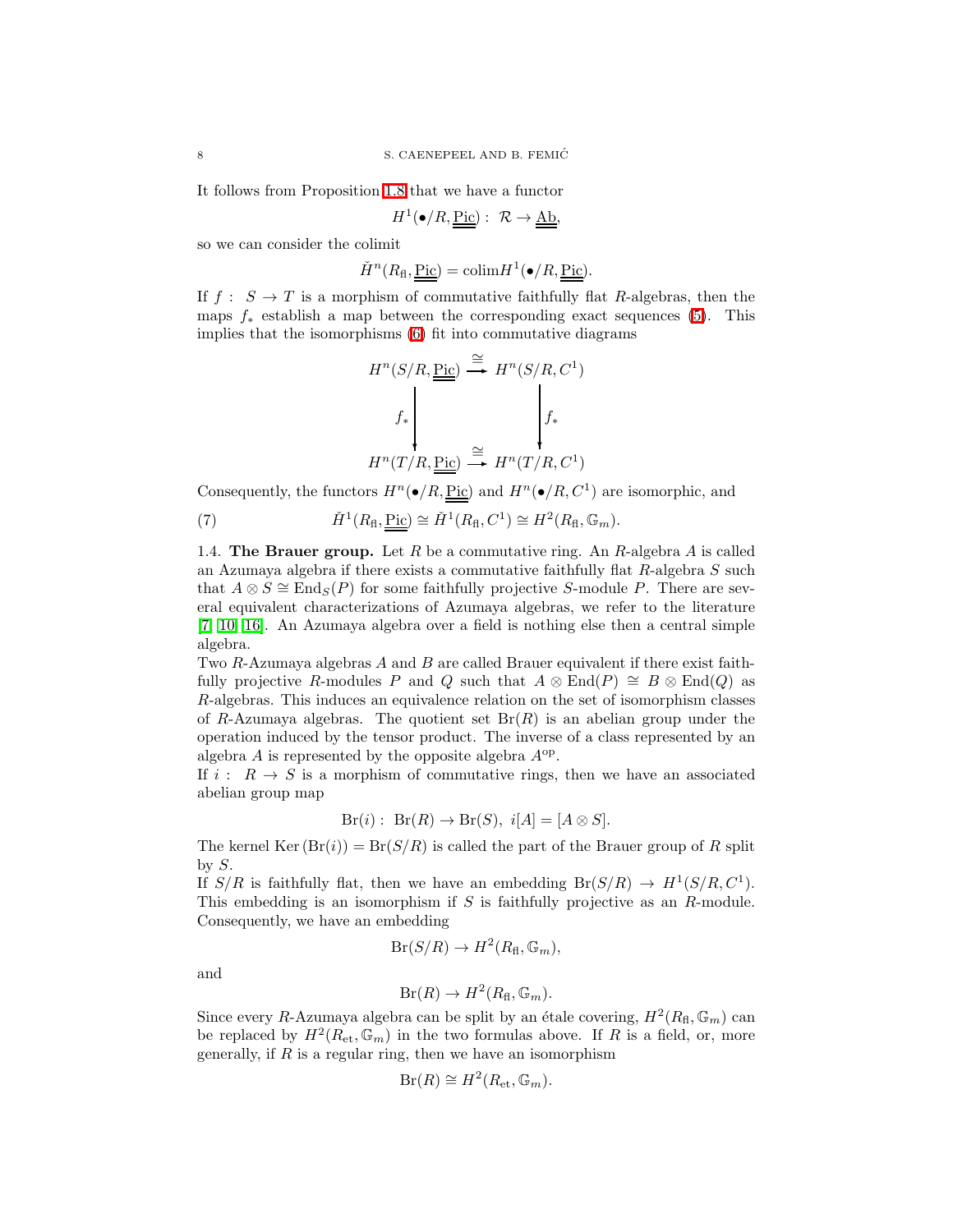In general, we do not have such an isomorphism, because the Brauer group is torsion, and the second cohomology group is not (see [\[13\]](#page-25-0)). Gabber ([\[12\]](#page-25-1), see also [\[17\]](#page-25-10)) showed that

$$
Br(R) \cong H^2(R_{\rm et}, \mathbb{G}_m)_{\rm tors},
$$

for every commutative ring R. Taylor [\[24\]](#page-25-2) introduced a Brauer group  $Br'(R)$  consisting of classes of algebras that have not necessarily a unit, but satisfy a weaker property. Br'(R) contains Br(R) as a subgroup, and we have an isomorphism [\[20\]](#page-25-3)

$$
Br'(R) \cong H^2(R_{\text{et}}, \mathbb{G}_m).
$$

The proof is technical, and relies on Artin's refinement Theorem [\[3\]](#page-24-1). It provides no explicit description of the Taylor-Azumaya algebra that corresponds to a given cocycle.

### 2. Some adjointness properties

<span id="page-8-2"></span>We start this technical Section with the following elementary fact. For any morphism  $\eta: R \to S$  of rings, we have an adjoint pair of functors  $(F = -\otimes_R S, G)$ between the module categories  $\mathcal{M}_R$  and  $\mathcal{M}_S$ . F is called the induction functor, and G is the restriction of scalars functor. For every  $M \in \mathcal{M}_R$ ,  $N \in \mathcal{M}_S$ , we have a natural isomorphism

$$
\operatorname{Hom}_R(M, G(N)) \cong \operatorname{Hom}_S(M \otimes_R S, N).
$$

<span id="page-8-0"></span> $f: M \to G(N)$  and the corresponding  $\tilde{f}: M \otimes_R S \to N$  are related by the following formula:

(8) 
$$
\tilde{f}(m \otimes_R s) = f(m)s.
$$

Now assume that  $R$  and  $S$  are commutative rings, and consider the ring morphisms  $\eta_i: S \otimes_R S \to S \otimes_R S \otimes_R S$   $(i = 1, 2, 3)$  introduced at the beginning of Section [1.1.](#page-2-1) The corresponding adjoint pairs of functors between  $\mathcal{M}_{S^{\otimes 2}}$  and  $\mathcal{M}_{S^{\otimes 3}}$  will be written as  $(F_i, G_i)$ .  $M \in \mathcal{M}_{S^{\otimes 2}}$  will also be regarded as an S-bimodule, and we will denote  $M_i = F_i(M)$ . For  $m \in M$ , we write

$$
m_i=(M\otimes_{S^{\otimes 2}}\eta_i)(m).
$$

<span id="page-8-1"></span>In particular,  $m_3 = m \otimes 1$  and  $m_1 = 1 \otimes m$ .

**Lemma 2.1.** Let  $M \in \mathcal{M}_{S^{\otimes 2}}$ . Then we have an S-bimodule isomorphism

$$
G_2(M_3 \otimes_{S^{\otimes 3}} M_1) \cong M \otimes_S M,
$$

and an isomorphism

$$
{}_S\mathrm{Hom}_S(M, M \otimes_S M) \cong \mathrm{Hom}_{S^{\otimes 3}}(M_2, M_3 \otimes_{S^{\otimes 3}} M_1).
$$

Proof. The map

$$
\alpha:\ M_3\otimes M_1\rightarrow M\otimes_S M,\ \alpha((m\otimes s)\otimes (t\otimes n))=tm\otimes_S ns
$$

induces a well-defined map

$$
\alpha: M_3 \otimes_{S^{\otimes 3}} M_1 \to M \otimes_S M.
$$

Indeed, for all  $m, n \in M$  and  $s, t, u, v, w \in S$ , we easily compute that

 $\alpha((m \otimes s)(u \otimes v \otimes w) \otimes (t \otimes n)) = \alpha((umv \otimes sw) \otimes (t \otimes n))$ 

 $=$   $tumv \otimes_S nsw = utm \otimes_S vnws$  $= \alpha((m \otimes s) \otimes (ut \otimes vnw)) = \alpha((m \otimes s) \otimes (u \otimes v \otimes w)(t \otimes n)).$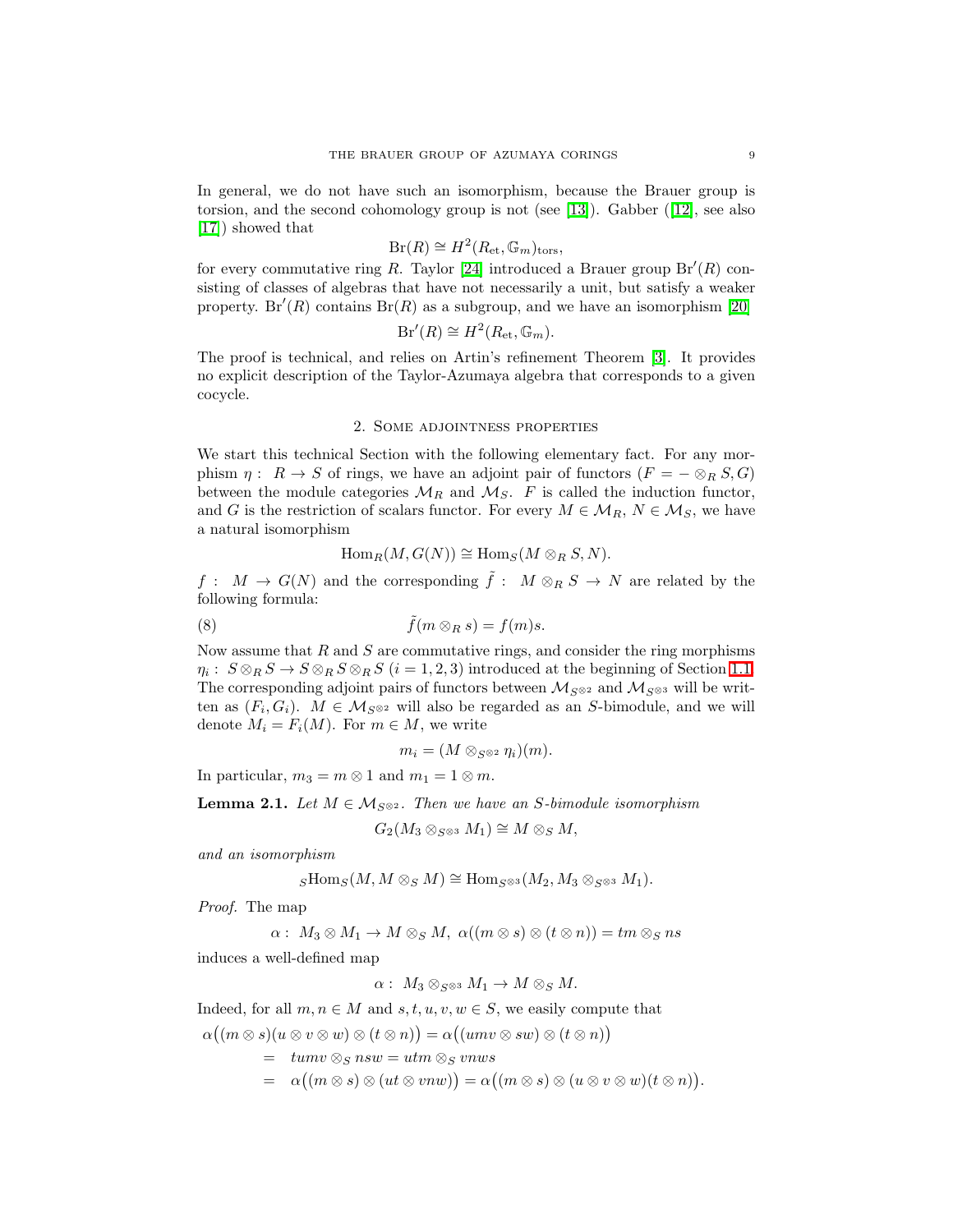The map

$$
\beta:\ M\otimes M\rightarrow M_3\otimes_{S^{\otimes 3}} M_1,\ \beta(m\otimes n)=m_3\otimes_{S^{\otimes 3}} m_1
$$

induces a well-defined map

$$
\beta:\ M\otimes_S M\to M_3\otimes_{S^{\otimes 3}} M_1.
$$

Indeed,

$$
\beta(ms \otimes n) = (ms \otimes 1) \otimes_{S^{\otimes 3}} (1 \otimes n)
$$
  
=  $(m \otimes 1)(1 \otimes s \otimes 1) \otimes_{S^{\otimes 3}} (1 \otimes n)$   
=  $(m \otimes 1) \otimes_{S^{\otimes 3}} (1 \otimes s \otimes 1)(1 \otimes n)$   
=  $(m \otimes 1) \otimes_{S^{\otimes 3}} (1 \otimes sn) = \beta(m \otimes sn).$ 

It is clear that  $\alpha$  and  $\beta$  are inverse S-bimodule maps. Finally, the adjunction cited above tells us that

$$
{}_S\mathrm{Hom} _S (M, M \otimes _S M) \cong \mathrm{Hom} _{S^{\otimes 2}}(M, G_2 (M_3 \otimes _{S^{\otimes 3}} M_1)) \cong \mathrm{Hom} _{S^{\otimes 3}}(M_2, M_3 \otimes _{S^{\otimes 3}} M_1).
$$

Using [\(8\)](#page-8-0), we can write an explicit formula for the map  $\tilde{f}: M_2 \to M_3 \otimes_{S^{*}} M_1$ corresponding to  $f: M \to M \otimes_S M$ . To this end, we first introduce the following Sweedler-type notation:

$$
f(m) = m_{(1)} \otimes_S m_{(2)},
$$

where summation is understood implicitly. Then we have

(9) 
$$
\tilde{f}(m_2) = \beta(f(m)) = m_{(1)3} \otimes_{S^{\otimes 3}} m_{(2)1}.
$$

For  $i = 1, 2, 3, 4$  and  $j = 1, 2, 3$ , we now consider the ring morphisms

 $\eta_{ij} = \eta_i \circ \eta_j : S \otimes_R S \to S \otimes_R S \otimes_R S \otimes_R S$ 

<span id="page-9-1"></span>and the corresponding pairs of adjunct functors  $(F_{ij}, G_{ij})$  between the categories  $\mathcal{M}_{S^{\otimes 2}}$  and  $\mathcal{M}_{S^{\otimes 4}}$ .

**Lemma 2.2.** Let  $M \in \mathcal{M}_{S^{\otimes 2}}$ . Then we have a natural isomorphism of S-bimodules

<span id="page-9-0"></span>
$$
G_{23}(M_{34} \otimes_{S^{\otimes 4}} M_{14} \otimes_{S^{\otimes 4}} M_{12}) \cong M \otimes_S M \otimes_S M,
$$

and an isomorphism

$$
{}_S\mathrm{Hom} _S (M, M \otimes _S M \otimes _S M) \cong \mathrm{Hom} _{S^{\otimes 4}}(M_{23}, M_{34} \otimes _{S^{\otimes 4}} M_{14} \otimes _{S^{\otimes 4}} M_{12}).
$$

The map  $\tilde{f}$  corresponding to  $f \in {}_S \text{Hom}_S(M, M \otimes _S M \otimes _S M)$ , with  $f(m) = m_{(1)} \otimes _S M$  $m_{(2)} \otimes_S m_{(3)}$  is given by the formula

(10) 
$$
\tilde{f}(m_{23}) = m_{(1)34} \otimes_{S^{\otimes 4}} m_{(2)14} \otimes_{S^{\otimes 4}} m_{(3)12}.
$$

Proof. The map

$$
\alpha: M_{34} \otimes_{S^{\otimes 4}} M_{14} \otimes_{S^{\otimes 4}} M_{12} \to M \otimes_{S} M \otimes_{S} M
$$

and

$$
\beta:\ M\otimes_S M\otimes_S M\rightarrow M_{34}\otimes_{S^{\otimes 4}} M_{14}\otimes_{S^{\otimes 4}} M_{12}
$$

given by the formulas

$$
\alpha((m \otimes s \otimes t) \otimes_{S^{\otimes 4}} (s' \otimes n \otimes t') \otimes_{S^{\otimes 4}} (s'' \otimes t'' \otimes p)) = s''s'm \otimes_S t''ns \otimes_S ptt'
$$
 and

 $\beta(m \otimes_S n \otimes_S p) = m_{34} \otimes_{S^{\otimes 4}} n_{14} \otimes_{S^{\otimes 4}} p_{12}$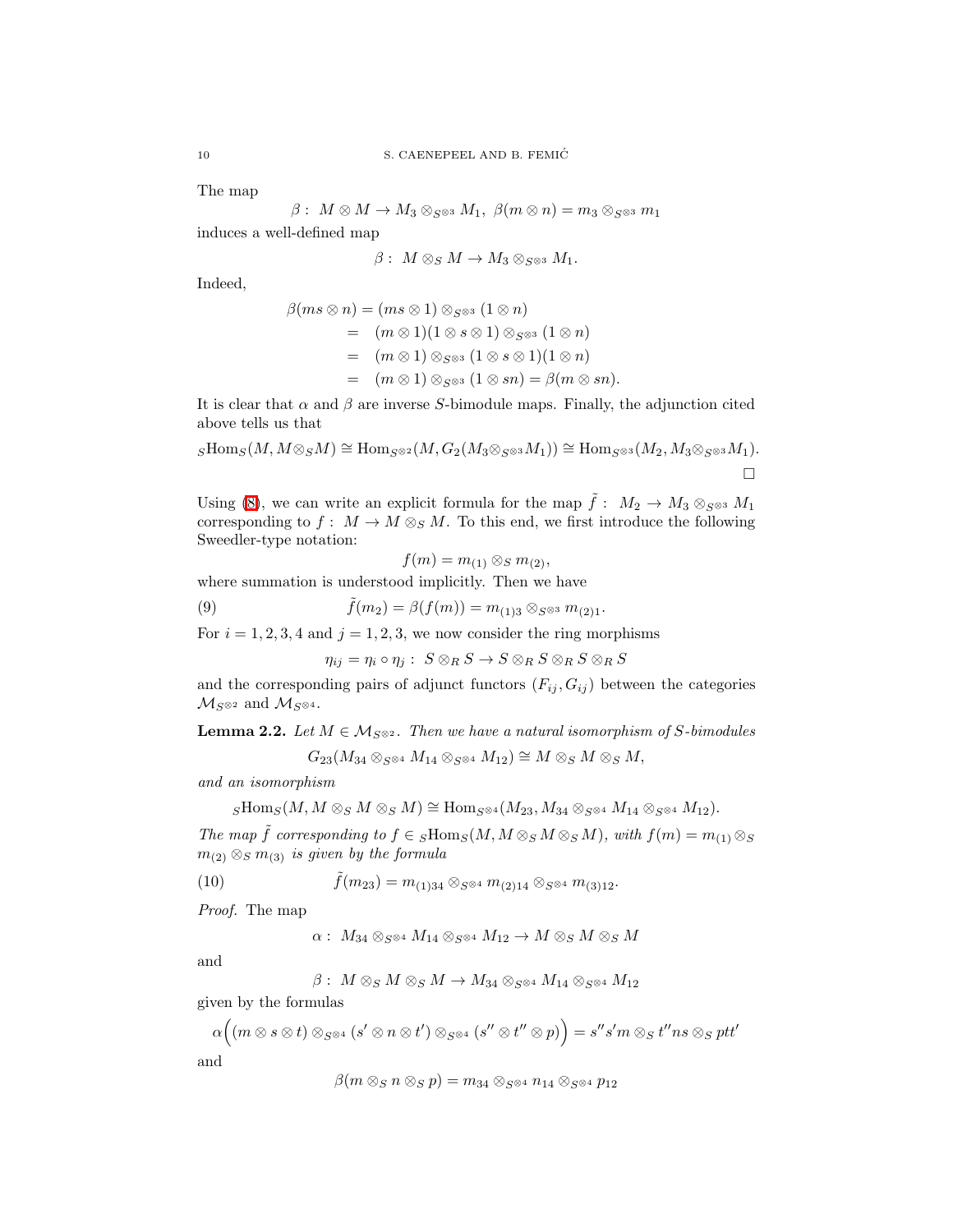are well-defined inverse S-bimodule maps. Verification of the details goes precisely as in the proof of Lemma [2.1.](#page-8-1) Then, using the adjunction from the beginning of this Section, we find

$$
\begin{aligned}\n\text{sHom}_{S}(M, M \otimes_{S} M \otimes_{S} M) &\cong \text{Hom}_{S^{\otimes 2}}(M, G_{23}(M_{34} \otimes_{S^{\otimes 4}} M_{14} \otimes_{S^{\otimes 4}} M_{12}) \\
&\cong \text{Hom}_{S^{\otimes 4}}(M_{23}, M_{34} \otimes_{S^{\otimes 4}} M_{14} \otimes_{S^{\otimes 4}} M_{12}).\n\end{aligned}
$$

Using [\(8\)](#page-8-0), we find that  $\tilde{f}(m_{23}) = \beta(f(m))$ , and [\(10\)](#page-9-0) then follows easily.

Let  $S$  be a commutative faithfully flat  $R$ -algebra. We have an algebra morphism  $m: S^{\otimes n} \to S, m(s_1 \otimes \cdots \otimes s_n) = s_1 \cdots s_n$ , and the corresponding induction functor

 $-\otimes_{S^{\otimes n}} S = |-|: \mathcal{M}_{S^{\otimes n}} \to \mathcal{M}_S,$ 

which is strongly monoidal since  $|S^{\otimes n}| = S$ , and

$$
|M \otimes_{S^{\otimes n}} N| = M \otimes_{S^{\otimes n}} N \otimes_{S^{\otimes n}} S
$$
  
\n
$$
\cong (M \otimes_{S^{\otimes n}} S) \otimes_{S} (N \otimes_{S^{\otimes n}} S) \cong |M| \otimes_{S} |N|.
$$

Recall from  $[4, IX.4.6]$  that an R-module M is faithfully projective if and only if there exists an R-module N such that  $M \otimes N \cong R^m$ . This implies that  $|-|$  sends faithfully projective (resp. invertible)  $S^{\otimes n}$ -modules to faithfully projective (resp. invertible) S-modules.

Lemma 2.3. Let  $M_1, \dots, M_n \in \mathcal{M}_S$ . Then

$$
|M_1 \otimes \cdots \otimes M_n| \cong M_1 \otimes_S \cdots \otimes_S M_n.
$$

*Proof.* The natural epimorphism  $\pi$ :  $M_1 \otimes \cdots \otimes M_n \to |M_1 \otimes \cdots \otimes M_n|$  factors through  $M_1 \otimes_S \cdots \otimes_S M_n$  since

$$
\pi(m_1 \otimes \cdots \otimes sm_i \otimes \cdots \otimes m_n) = (m_1 \otimes \cdots \otimes sm_i \otimes \cdots \otimes m_n) \otimes_{S^{\otimes n}} 1
$$
  
=  $(m_1 \otimes \cdots \otimes m_i \otimes \cdots \otimes m_n) \otimes_{S^{\otimes n}} s$   
=  $(m_1 \otimes \cdots \otimes sm_j \otimes \cdots \otimes m_n) \otimes_{S^{\otimes n}} 1$ ,

for all  $i, j$ , so we have a map

$$
\alpha: M_1 \otimes_S \cdots \otimes_S M_n \to |M_1 \otimes \cdots \otimes M_n|.
$$

In a similar way, the quotient map  $M_1 \otimes \cdots \otimes M_n \to M_1 \otimes_S \cdots \otimes_S M_n$  factors through  $|M_1 \otimes \cdots \otimes M_n|$ , so we have a map

$$
\beta:\;|M_1\otimes\cdots\otimes M_n|\to M_1\otimes_S\cdots\otimes_S M_n,
$$

which is inverse to  $\alpha$ .

### 3. Corings

Let S be a ring. Recall that an S-coring is a coalgebra (or comonoid) C in the category  $S\mathcal{M}_S$ . This means that C is an S-bimodule, together with two S-bimodule maps  $\Delta_{\mathcal{C}}: \mathcal{C} \to \mathcal{C} \otimes_S \mathcal{C}$  and  $\varepsilon_{\mathcal{C}}: \mathcal{C} \to S$ , satisfying the usual coassociativity and counit conditions:

$$
(\mathcal{C} \otimes_S \Delta_{\mathcal{C}}) \circ \Delta_{\mathcal{C}} = (\Delta_{\mathcal{C}} \otimes_S \mathcal{C}) \circ \Delta_{\mathcal{C}}; (\mathcal{C} \otimes_S \varepsilon_{\mathcal{C}}) \circ \Delta_{\mathcal{C}} = (\varepsilon_{\mathcal{C}} \otimes_S \mathcal{C}) \circ \Delta_{\mathcal{C}} = \mathcal{C}.
$$

For the comultiplication  $\Delta_{\mathcal{C}}$ , we use the following Sweedler type notation:

$$
\Delta_{\mathcal{C}}(c) = c_{(1)} \otimes_S c_{(2)}.
$$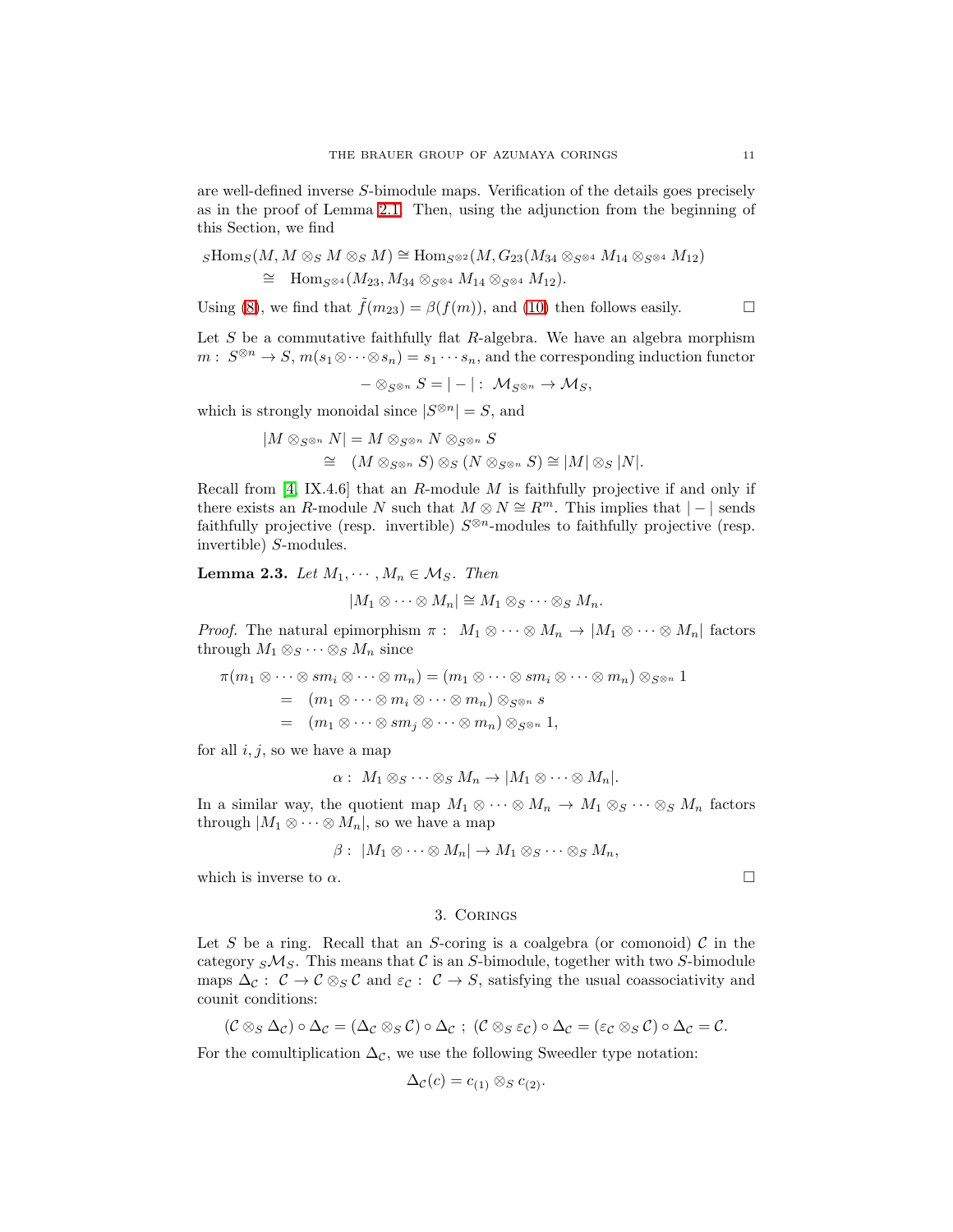A right  $C$ -comodule M is a right S-module together with a right S-linear map  $\rho: M \to M \otimes_S C$  such that

<span id="page-11-1"></span>
$$
(M \otimes_S \Delta_{\mathcal{C}}) \circ \rho = (\rho \otimes_S M) \circ \rho ; (M \otimes_S \varepsilon_{\mathcal{C}}) \circ \rho = S.
$$

If C is an S-coring, then  $sHom(\mathcal{C}, S)$  is an S-ring. This means that  $sHom(\mathcal{C}, S)$  is a ring, and that we have a ring morphism  $j: S \to s \text{Hom}(\mathcal{C}, S)$ . The multiplication on  $_S\text{Hom}(\mathcal{C}, S)$  is given by the formula

(11) 
$$
(g \# f)(c) = f(c_{(1)}g(c_{(2)})).
$$

The unit is  $\varepsilon_c$ , and  $j(s)(c) = \varepsilon_c(c)s$ , for all  $s \in S$  and  $c \in C$ . In a similar way,  $\text{Hom}_S(\mathcal{C}, S)$  is an S-ring. The multiplication is now given by the formula

(12) 
$$
(f \# g)(c) = f(g(c_{(1)})c_{(2)}).
$$

For a detailed discussion of corings and their applications, we refer to [\[6\]](#page-24-3). Let  $S$  be a commutative  $R$ -algebra. We have seen in Section [2](#page-8-2) that we have a functor  $G: \mathcal{M}_{S^{\otimes 2}} \to S\mathcal{M}_S$ . An S-bimodule M lies in the image of G if  $M^R = M$ , that is,  $xm = mx$ , for all  $m \in M$  and  $x \in R$ .

We can view  $M_{S^{\otimes 2}}$  as a monoidal category with tensor product  $\otimes_S$  and unit object S. A coalgebra in this category will be called an  $S/R$ -coring. Thus an  $S/R$ -coring C is an S-coring, with the additional condition that  $\mathcal{C}^R = \mathcal{C}$ .

**Example 3.1.** Take an invertible S-module I. Then I is finitely projective as an S-module, and we have a finite dual basis  $\{(e_i, f_i) \in I \times I^* \mid i = 1, \dots, n\}$  of I. Then  $\sum_i e_i \otimes_S f_i = 1 \in I \otimes_S I^* \cong S$ . We have an  $S/R$ -coring

$$
\mathcal{C} = \text{Can}_{R}(I;S) = I^* \otimes_{R} I,
$$

with structure maps

$$
\Delta_{\mathcal{C}}: I^* \otimes_R I \to I^* \otimes_R I \otimes_S I^* \otimes_R I \cong I^* \otimes_R S \otimes_R I
$$

$$
\varepsilon_{\mathcal{C}}: I^* \otimes_R I \to S
$$

given by

$$
\Delta_{\mathcal{C}}(f \otimes x) = \sum_{i} f \otimes e_{i} \otimes_{S} f_{i} \otimes x = f \otimes 1 \otimes x \; ; \; \varepsilon_{\mathcal{C}}(f \otimes x) = f(x).
$$

We call C an elementary coring. If  $I = S$ , then we obtain Sweedler's canonical coring, introduced in [\[23\]](#page-25-4); in general,  $\text{Can}_{R}(I; S)$  is an example of a comatrix coring, as introduced in [\[11\]](#page-25-11). We also compute that

$$
{}_{S}\text{Hom}(\mathcal{C},S) = {}_{S}\text{Hom}(I^* \otimes_R I, S) \cong {}_{R}\text{Hom}(I, I) = {}_{R}\text{End}(I).
$$

<span id="page-11-0"></span> $<sub>R</sub>End(I)$  is an R-algebra (under composition) and an S-ring, and we find an iso-</sub> morphism of S-rings

(13) 
$$
s\text{Hom}(\mathcal{C},S) \cong {}_R\text{End}(I)^{\text{op}}.
$$

**Lemma 3.2.** Let S and T be commutative R-algebras. Then we have a strongly monoidal functor

 $F = - \otimes_R T : \mathcal{M}_{S \otimes_R S} \to \mathcal{M}_{(S \otimes_R T) \otimes_T (S \otimes_R T)} = \mathcal{M}_{S \otimes_R S \otimes_R T}.$ 

Consequently, if C is an  $S/R$ -coring, then  $F(\mathcal{C}) = \mathcal{C} \otimes_R T$  is an  $S \otimes_R T/T$ -coring.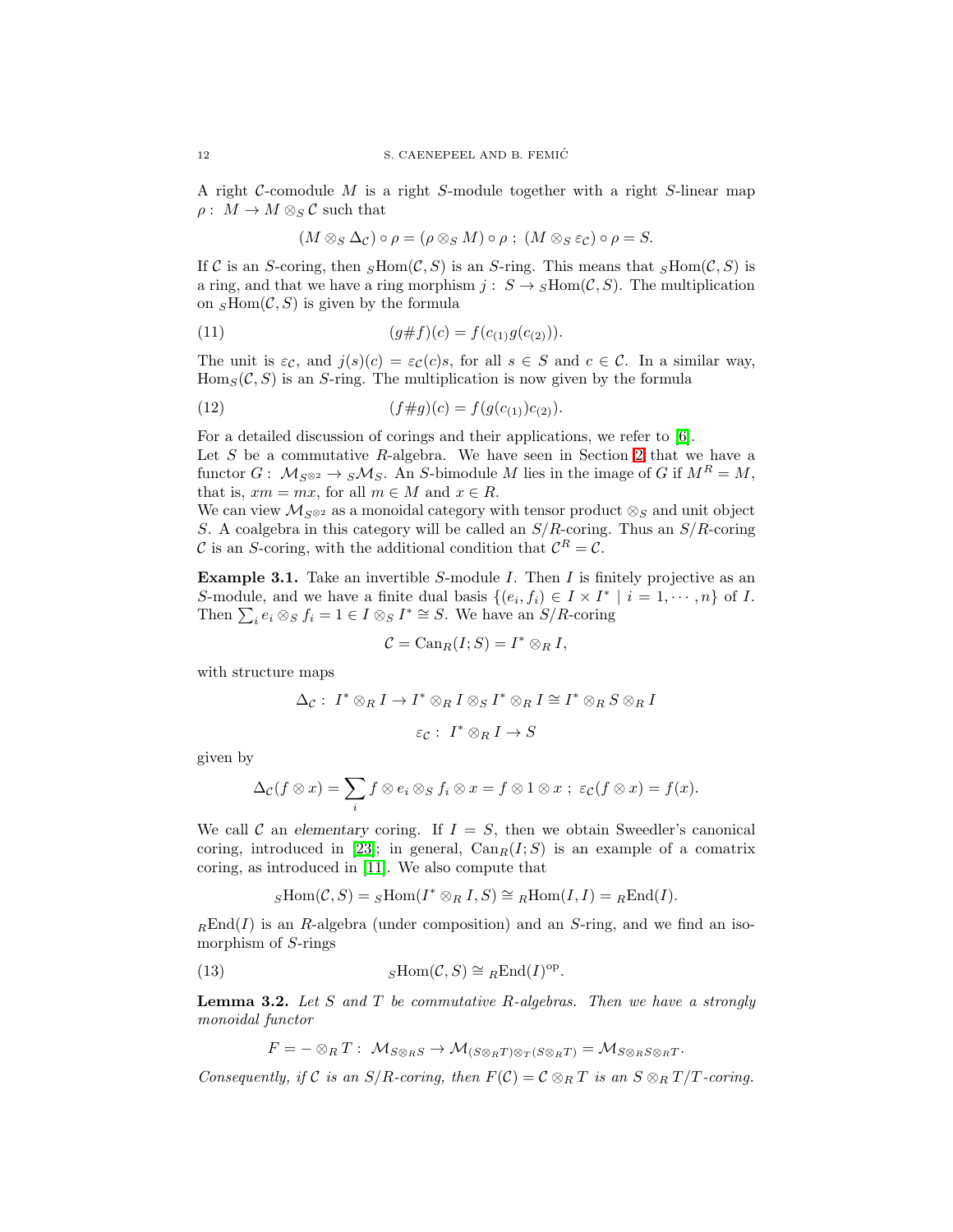*Proof.*  $F(M) = M \otimes_R T$  is an  $S \otimes_R T$ -bimodule, via  $(s \otimes t) \cdot (m \otimes t'') \cdot (s' \otimes t') =$  $sms'\otimes tt''t'.$  F is strongly monoidal since  $F(S) = S\otimes_R T$  and

$$
F(M \otimes_S N) = (M \otimes_S N) \otimes_R T
$$
  
\n
$$
\cong (M \otimes_R T) \otimes_{S \otimes_R T} (N \otimes_R T) = F(M) \otimes_{S \otimes_R T} F(N).
$$

**Example 3.3.** Let  $I$  be an invertible  $S$ -module. Then

$$
F(\mathrm{Can}_{R}(I;S)) = (I^* \otimes_{R} I) \otimes_{R} T \cong (I^* \otimes_{R} T) \otimes_{R \otimes_{R} T} (I \otimes_{R} T)
$$
  
\n
$$
\cong (I \otimes_{R} T)^* \otimes_{R \otimes_{R} T} (I \otimes_{R} T) \cong \mathrm{Can}_{T}(I \otimes_{R} T; S \otimes_{R} T).
$$

# 4. Azumaya corings

<span id="page-12-1"></span><span id="page-12-0"></span>**Lemma 4.1.** Let S be a commutative faithfully flat R-algebra, and  $I \in \text{Pic}(S \otimes S)$ . Consider an S-bimodule map  $\Delta: I \to I \otimes_S I$ , and assume that its corresponding map  $\tilde{\Delta}$  :  $I_2 \rightarrow I_3 \otimes_{S^{\otimes 3}} I_1$  in  $\mathcal{M}_{S^{\otimes 3}}$  is an isomorphism. Then we have an isomorphism of  $S^{\otimes 3}$ -modules

(14) 
$$
\alpha^{-1} = (\tilde{\Delta} \otimes_{S^{\otimes 3}} I_2^*) \circ \text{coev}_{I_2} : S^{\otimes 3} \to I_2 \otimes_{S^{\otimes 3}} I_2^* \to I_3 \otimes_{S^{\otimes 3}} I_1 \otimes_{S^{\otimes 3}} I_2^*.
$$
  

$$
\Delta \text{ is coassociative if and only if } (I, \alpha) \in \underline{Z}^1(S/R, \underline{\text{Pic}}).
$$

*Proof.* We have the following isomorphisms of  $S^{\otimes 4}$ -modules:

$$
\tilde{\Delta}_1: I_{21} = I_{13} \rightarrow I_{31} \otimes_{S^{\otimes 4}} I_{11} = I_{14} \otimes_{S^{\otimes 4}} I_{12};
$$
\n
$$
\tilde{\Delta}_2: I_{22} = I_{23} \rightarrow I_{32} \otimes_{S^{\otimes 4}} I_{12} = I_{24} \otimes_{S^{\otimes 4}} I_{12};
$$
\n
$$
\tilde{\Delta}_3: I_{23} \rightarrow I_{33} \otimes_{S^{\otimes 4}} I_{13} = I_{34} \otimes_{S^{\otimes 4}} I_{13};
$$
\n
$$
\tilde{\Delta}_4: I_{24} \rightarrow I_{34} \otimes_{S^{\otimes 4}} I_{14}.
$$

 $(I, \alpha) \in \underline{Z}^1(S/R, \underline{\text{Pic}})$  if and only if the composition

$$
I_{23} \tI_{23} \tI_{33} \otimes 1_{13}
$$
\n
$$
I_{23} \otimes 1_{13} \otimes 1_{13}
$$
\n
$$
I_{34} \otimes 1_{13}
$$
\n
$$
I_{34} \otimes 1_{14} \otimes 1_{12}
$$
\n
$$
I_{34} \otimes 1_{13}
$$
\n
$$
I_{34} \otimes 1_{13}
$$
\n
$$
I_{34} \otimes 1_{14} \otimes 1_{12}
$$
\n
$$
I_{34} \otimes 1_{14} \otimes 1_{13}
$$
\n
$$
I_{34} \otimes 1_{14} \otimes 1_{14}
$$
\n
$$
I_{34} \otimes 1_{14} \otimes 1_{14}
$$

equals the composition

$$
\begin{array}{ccccc} I_{23} & \xrightarrow{\text{coev}_{I_{24}} \otimes I_{23}} & I_{24} \otimes_{S \otimes 4} & I_{24} \otimes_{S \otimes 4} & I_{23} \\ & \xrightarrow{\tilde{\Delta}_{4} \otimes I_{24}^* \otimes \tilde{\Delta}_{2}} & I_{34} \otimes_{S \otimes 4} & I_{14} \otimes_{S \otimes 4} & I_{24} \otimes_{S \otimes 4} & I_{12} \\ & & & I_{34} \otimes_{S \otimes 4} & I_{14} \otimes_{S \otimes 4} & I_{12} . \end{array}
$$

Let  $\{(e_i, e_i^*) \mid i = 1, \dots, n\}$  be a finite dual basis of *I*. For all  $c \in I$ , we compute

$$
\begin{aligned}\n&\left(\left(I_{34}\otimes \mathrm{ev}_{I_{13}}\otimes I_{14}\otimes I_{12}\right)\circ\left(\tilde{\Delta}_{3}\otimes I_{13}^{*}\otimes\tilde{\Delta}_{1}\right)\circ\left(I_{23}\otimes \mathrm{coev}_{I_{13}}\right)\right)(c_{23}) \\
&= \left(\left(I_{34}\otimes \mathrm{ev}_{I_{13}}\otimes I_{14}\otimes I_{12}\right)\circ\left(\tilde{\Delta}_{3}\otimes I_{13}^{*}\otimes\tilde{\Delta}_{1}\right)\right)\left(\sum_{i}c_{23}\otimes e_{i13}^{*}\otimes e_{i13}\right) \\
&= \left(I_{34}\otimes \mathrm{ev}_{I_{13}}\otimes I_{14}\otimes I_{12}\right)\left(\sum_{i}c_{(1)34}\otimes c_{(2)13}\otimes e_{i13}^{*}\otimes\tilde{\Delta}_{1}(e_{i13})\right) \\
&= \sum_{i}c_{(1)34}\otimes\tilde{\Delta}_{1}((\langle c_{(2)},e_{i}^{*}\rangle e_{i})_{13}) = c_{(1)34}\otimes\tilde{\Delta}_{1}(c_{(2)13}) \\
&= c_{(1)34}\otimes c_{(2)(1)14}\otimes c_{(2)(2)12},\n\end{aligned}
$$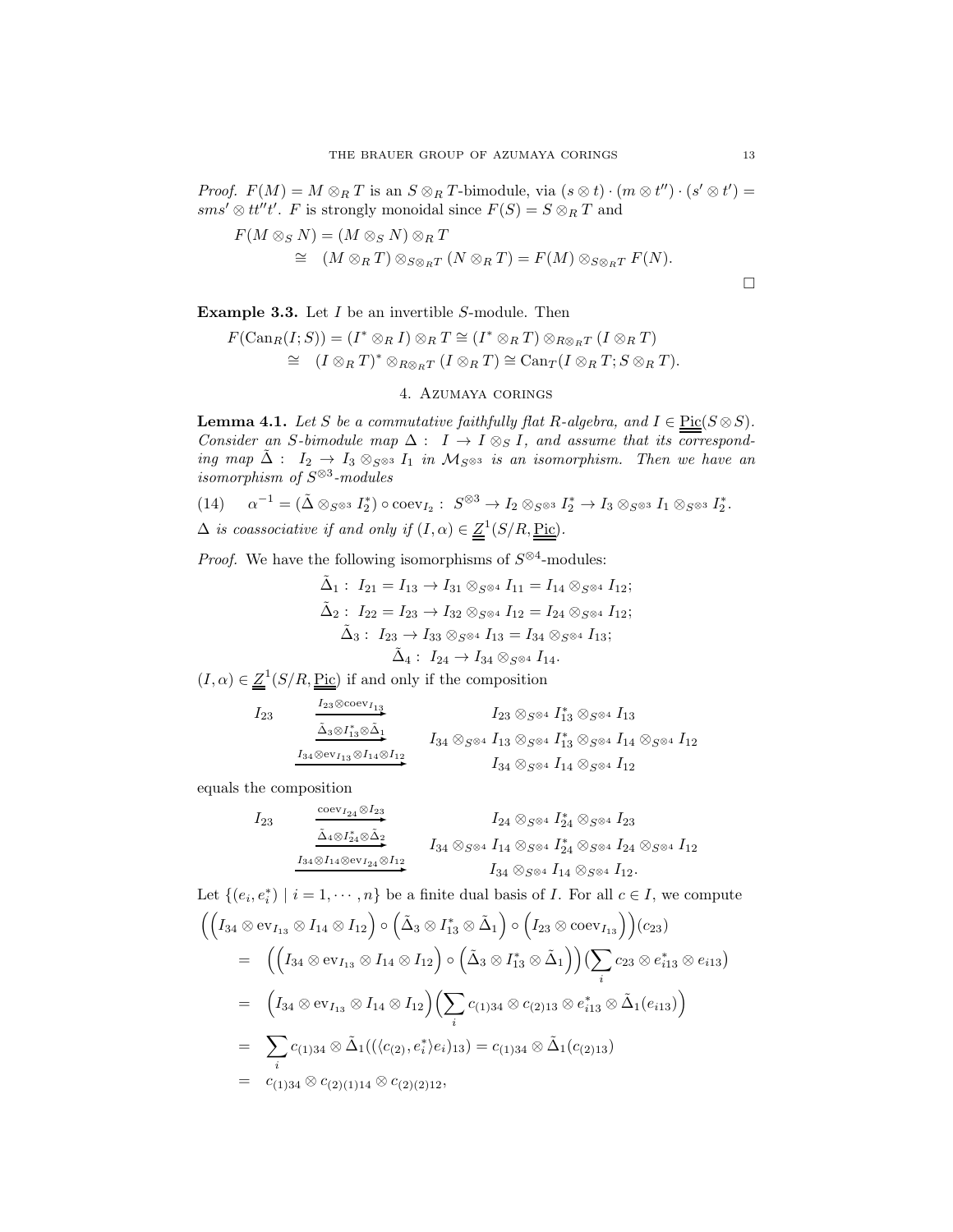and  
\n
$$
\left( \left( I_{34} \otimes I_{14} \otimes \text{ev}_{I_{24}} \otimes I_{12} \right) \circ \left( \tilde{\Delta}_4 \otimes I_{24}^* \otimes \tilde{\Delta}_2 \right) \circ \left( \text{coev}_{I_{24}} \otimes I_{23} \right) \right) (c_{23})
$$
\n
$$
= \left( \left( I_{34} \otimes I_{14} \otimes \text{ev}_{I_{24}} \otimes I_{12} \right) \circ \left( \tilde{\Delta}_4 \otimes I_{24}^* \otimes \tilde{\Delta}_2 \right) \right) \left( \sum_i e_{i24} \otimes e_{i24}^* \otimes c_{23} \right)
$$
\n
$$
= \left( I_{34} \otimes I_{14} \otimes \text{ev}_{I_{24}} \otimes I_{12} \right) \left( \sum_i \tilde{\Delta}_4 (e_{i24}) \otimes e_{i24}^* \otimes c_{(1)24} \otimes c_{(2)12} \right)
$$
\n
$$
= \tilde{\Delta}_4 (c_{(1)24}) \otimes c_{(2)12} = c_{(1)(1)34} \otimes c_{(1)(2)14} \otimes c_{(2)12}.
$$

From Lemma [2.2,](#page-9-1) it follows that  $(I, \alpha) \in \underline{Z}^1(S/R, \underline{\text{Pic}})$  if and only if the maps in  $\text{Hom}_{S^{\otimes 4}}(I_{23}, I_{34} \otimes_{S^{\otimes 4}} I_{14} \otimes_{S^{\otimes 4}} I_{12})$  associated to  $(\Delta \otimes_S I) \circ \Delta$  and  $(I \otimes_S \Delta) \circ \Delta$  in  $S\text{Hom}_S(I, I \otimes_S I \otimes_S I)$  are equal. This is equivalent to the coassociativity of  $\Delta$ .  $\square$ 

Observe that the map  $\tilde{\Delta}$  can be recovered from  $\alpha$  using the following formula

<span id="page-13-1"></span>(15) 
$$
\tilde{\Delta} = (I_3 \otimes I_1 \otimes \text{ev}_{I_2}) \circ (\alpha^{-1} \otimes I_2).
$$

**Lemma 4.2.** Let  $I, \Delta, \tilde{\Delta}$ ,  $\alpha$  be as in Lemma [4.1,](#page-12-0) and take  $J \in \text{Pic}(S)$ . Then we have an isomorphism of bimodules with coassociative comultiplication  $I \cong \text{Can}_{R}(J; S)$ if and only if  $(I, \alpha) \cong \delta_0(J)$  in  $\underline{Z}^1(S/R, \underline{Pic}).$ 

*Proof.* Take  $J \in Pic(S)$ . Then  $\delta_0(J) = J_1 \otimes_{S^{\otimes 2}} J_2^* = J^* \otimes J$ , and

<span id="page-13-0"></span>
$$
\delta_1 \delta_0(J) = \delta_0(J)_1 \otimes_{S^{\otimes 3}} \delta_0(J)_3 \otimes_{S^{\otimes 3}} \delta_0(J^*)_2
$$
  
=  $J_{11} \otimes_{S^{\otimes 3}} J_{21}^* \otimes_{S^{\otimes 3}} J_{13} \otimes_{S^{\otimes 3}} J_{23}^* \otimes_{S^{\otimes 3}} J_{12}^* \otimes_{S^{\otimes 3}} J_{22}$   
=  $J_{12} \otimes_{S^{\otimes 3}} J_{13}^* \otimes_{S^{\otimes 3}} J_{13} \otimes_{S^{\otimes 3}} J_{23}^* \otimes_{S^{\otimes 3}} J_{12}^* \otimes_{S^{\otimes 3}} J_{23}.$ 

The map  $\lambda_J$  is obtained by applying the evaluation map on tensor factors 1 and 5, 2 and 3, 4 and 6. Let  $\{(e_i, e_i^*) | i = 1, \dots, n\}$  be a finite dual basis of J as an S-module. Then

$$
\lambda_J^{-1}(1 \otimes 1 \otimes 1) = \sum_{i,j,k} e_{i12} \otimes e_{j13}^* \otimes e_{j13} \otimes e_{k23}^* \otimes e_{i12}^* \otimes e_{k23}.
$$

Take  $x^* \otimes 1 \otimes x = x_{12} \otimes_{S^{\otimes 3}} x_{23}^* \in (J^* \otimes J)_2 = J^* \otimes S \otimes J = J_{12} \otimes_{S^{\otimes 3}} J_{23}^*$ . We then compute, using [\(15\)](#page-13-0),

$$
\tilde{\Delta}(x^* \otimes 1 \otimes x) = (\delta_0(J)_1 \otimes_{S^{\otimes 3}} \delta_0(J)_3 \otimes_{S^{\otimes 3}} \text{ev}_{\delta_0(J)_2})(\lambda_J^{-1} \otimes_{S^{\otimes 3}} \delta_0(J)_2)(x_{12} \otimes x_{23}^*)
$$
\n
$$
= \sum_{i,j,k} e_{i12} \otimes e_{j13}^* \otimes e_{j13} \otimes e_{k23}^* \otimes \langle e_{i12}^*, x_{12} \rangle \otimes \langle x_{23}^*, e_{k23} \rangle
$$
\n
$$
= \sum_j x_{12} \otimes e_{j13} \otimes e_{j13}^* \otimes x_{23}^*
$$
\n
$$
= \sum_j x^* \otimes (e_j^* \otimes_S e_j) \otimes x \in J^* \otimes (J^* \otimes_S J) \otimes J.
$$

Consequently

$$
\Delta(x^* \otimes x) = \sum_j x^* \otimes \langle e_j^*, e_j \rangle \otimes x = x^* \otimes 1 \otimes x
$$

<span id="page-13-2"></span>is the comultiplication on  $\text{Can}_{R}(J; S)$ . In a similar way, starting from the comultiplication  $\Delta$  on  $\text{Can}_{R}(J; S)$ , we find that the map  $\alpha$  defined in [\(14\)](#page-12-1) is precisely  $\lambda_{I}$ .  $\lambda_J$ .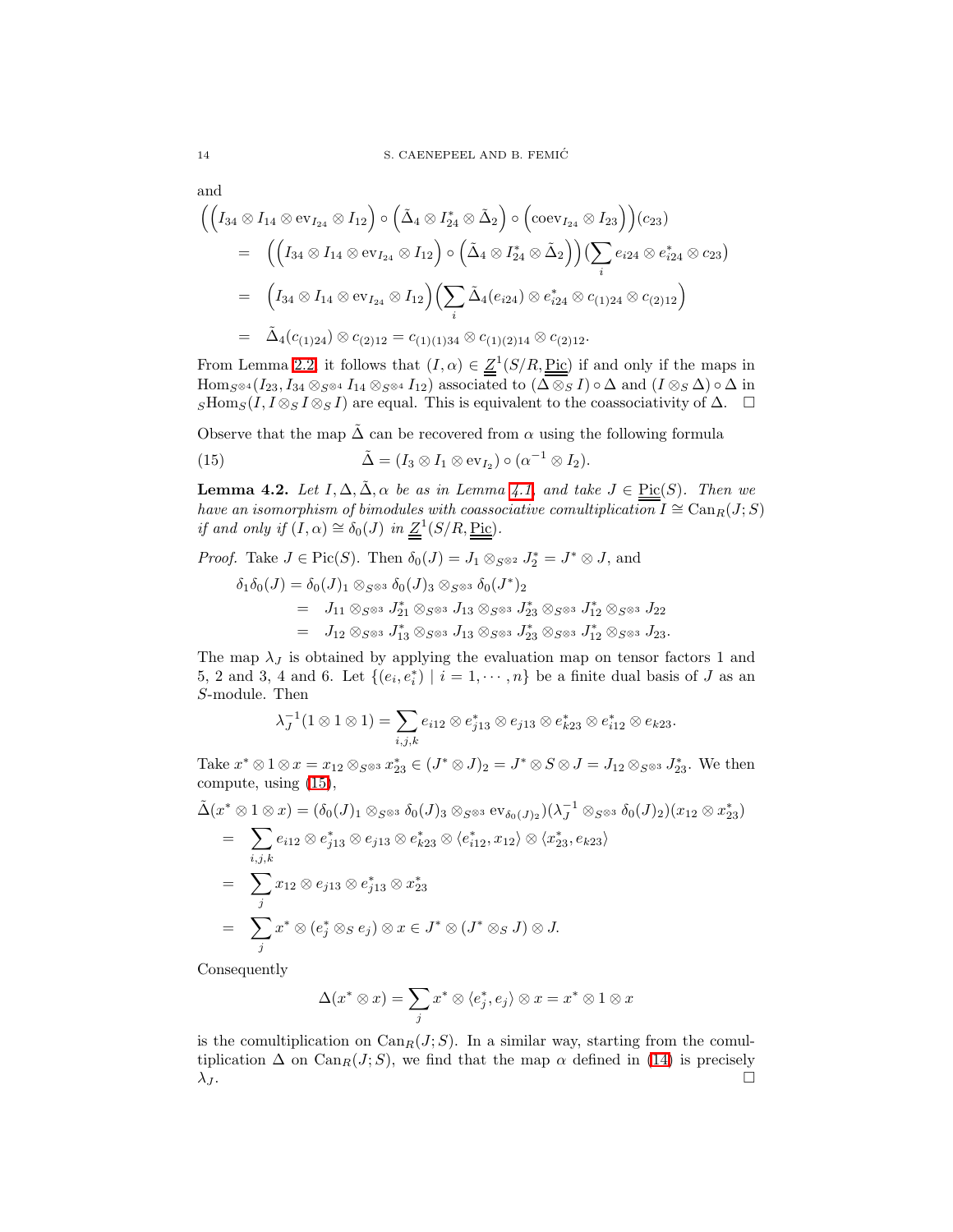**Theorem 4.3.** Let C be a faithfully projective  $S \otimes S$ -module, and  $\Delta: C \to C \otimes_S C$ an S-bimodule map. We consider the corresponding map  $\Delta: C_2 \to C_3 \otimes_{S^{\otimes 3}} C_1$  in  $M_{S^{\otimes 3}}$  (cf. Lemma [2.1\)](#page-8-1). Then the following assertions are equivalent.

- (1)  $\Delta$  is coassociative and  $\Delta$  is an isomorphism in  $\mathcal{M}_{S^{\otimes 3}}$ ;
- (2)  $C \in \underline{\text{Pic}}(S^{\otimes 2})$  and  $(C, \alpha) \in \underline{Z}^1(S/R, \underline{\text{Pic}})$ , with  $\alpha$  defined by  $(14)$ ;
- (3)  $\mathcal{C} \in \overline{\mathrm{Pic}}(S^{\otimes 2})$  and  $\mathcal{C} \otimes S$  is isomorphic to  $\mathrm{Can}_{R \otimes S}(\mathcal{C}; S \otimes S)$  as bimodules with coassociative comultiplication;
- (4) there exists a faithfully flat commutative R-algebra T such that  $(C \otimes_R)$  $T, \Delta \otimes_R T$  is isomorphic to  $\text{Can}_{T}(I; S \otimes T)$ , for some  $I \in \text{Pic}(S \otimes T)$ , as a bimodule with a coassociative comultiplication;
- (5) (C,  $\Delta$ ) is a coring and  $\Delta$  is an isomorphism in  $\mathcal{M}_{S^{\otimes 3}}$ .

*Proof.* 1)  $\Rightarrow$  2). From the fact that  $\tilde{\Delta}$  is an isomorphism, it follows that  $\mathcal{C}_2 \cong$  $\mathcal{C}_3 \otimes_{S^{\otimes 3}} \mathcal{C}_1$ . Applying the functor  $|-|: \mathcal{M}_{S^{\otimes 3}} \to \mathcal{M}_S$ , we find that  $|\mathcal{C}| \cong |\mathcal{C}| \otimes_S |\mathcal{C}|$ . C is a faithfully projective  $S \otimes S$ -module, so  $|\mathcal{C}|$  is a faithfully projective S-module. Its rank is an idempotent, so it is equal to one, and  $|\mathcal{C}| \in Pic(S)$ .

Now switch the second and third tensor factor in  $C_2 \cong C_3 \otimes_{S^{\otimes 3}} C_1$ , and then apply | − | to the first and second factor. We find that  $|\mathcal{C}| \otimes S \cong \mathcal{C} \otimes_{S^{\otimes 2}} \tau(\mathcal{C})$ , with  $\tau(\mathcal{C})$ equal to C as an R-module, with newly defined  $S \otimes S$ -action  $c \triangleleft (s \otimes t) = c(t \otimes s)$ . Now  $|\mathcal{C}| \otimes S \in \underline{\mathrm{Pic}}(S \otimes S)$ , and it follows that  $\mathcal{C} \in \underline{\mathrm{Pic}}(S \otimes S)$ . It follows now from Lemma [4.1](#page-12-0) that  $(C, \alpha) \in \underline{Z}^1(S/R, \underline{Pic}).$ 

2) ⇒ 3). It follows from Lemma [1.7](#page-6-3) that  $(C \otimes S, \alpha \otimes S) \cong \delta_0(C)$  in  $Z^1(S \otimes S/R \otimes S)$ S, Pic). From Lemma [4.2,](#page-13-1) it follows that  $C \otimes S \cong \text{Can}_{R \otimes S}(\mathcal{C}; S \otimes S)$  as bimodules with coassociative comultiplication.

 $3) \Rightarrow 4$ ) is obvious.

4) ⇒ 1). After faithfully flat base extension,  $\Delta$  becomes coassociative, and  $\Delta$  becomes an isomorphism. Hence  $\Delta$  is coassociative and  $\tilde{\Delta}$  is an isomorphism.

1)  $\Rightarrow$  5). We have an isomorphism of  $S^{\otimes 3}$ -modules  $\alpha$ :  $\mathcal{C}_2^* \otimes_{S^{\otimes 3}} \mathcal{C}_1 \otimes_{S^{\otimes 3}} \mathcal{C}_3 \rightarrow S^{\otimes 3}$ . Applying the functor  $|-|$ , we find an isomorphism of S-modules  $|\alpha|: |\mathcal{C}| \to S$ . Now we consider the composition  $\varepsilon = |\alpha| \circ \pi : C \to S$ . In the situation where  $\mathcal{C} = \text{Can}_{R}(I; S), \varepsilon$  is the counit of C. By 4),  $\varepsilon$  has the counit property after a base extension. Hence  $\varepsilon$  has itself the counit property. So  $(C, \Delta, \varepsilon)$  is a coring.  $(5) \Rightarrow 1$ ) is obvious.

If  $(C, \Delta, \varepsilon)$  satisfies the equivalent conditions of Theorem [4.3,](#page-13-2) then we call C an Azumaya  $S/R$ -coring. The connection to Azumaya algebras is discussed in the following Proposition.

<span id="page-14-0"></span>**Proposition 4.4.** Let S be a faithfully projective commutative R-algebra, and C an Azumaya  $S/R$ -coring. Then  $_SHom(C, S)$  and  $Hom_S(C, S)$  are Azumaya R-algebras split by S.

Proof. Using Theorem [4.3](#page-13-2) and [\(13\)](#page-11-0), we find the following isomorphisms of Salgebras:

$$
s\text{Hom}(\mathcal{C},S) \otimes S = s\text{Hom}(\mathcal{C},S) \otimes s\text{Hom}(S,S) \cong s \otimes s\text{Hom}(\mathcal{C} \otimes S, S \otimes S)
$$
  
\n
$$
\cong s \otimes s\text{Hom}(\text{Can}_{R \otimes S}(\mathcal{C}; S \otimes S), S \otimes S) \cong {}_{R \otimes S}\text{End}(\mathcal{C})^{\text{op}}.
$$

 $\Box$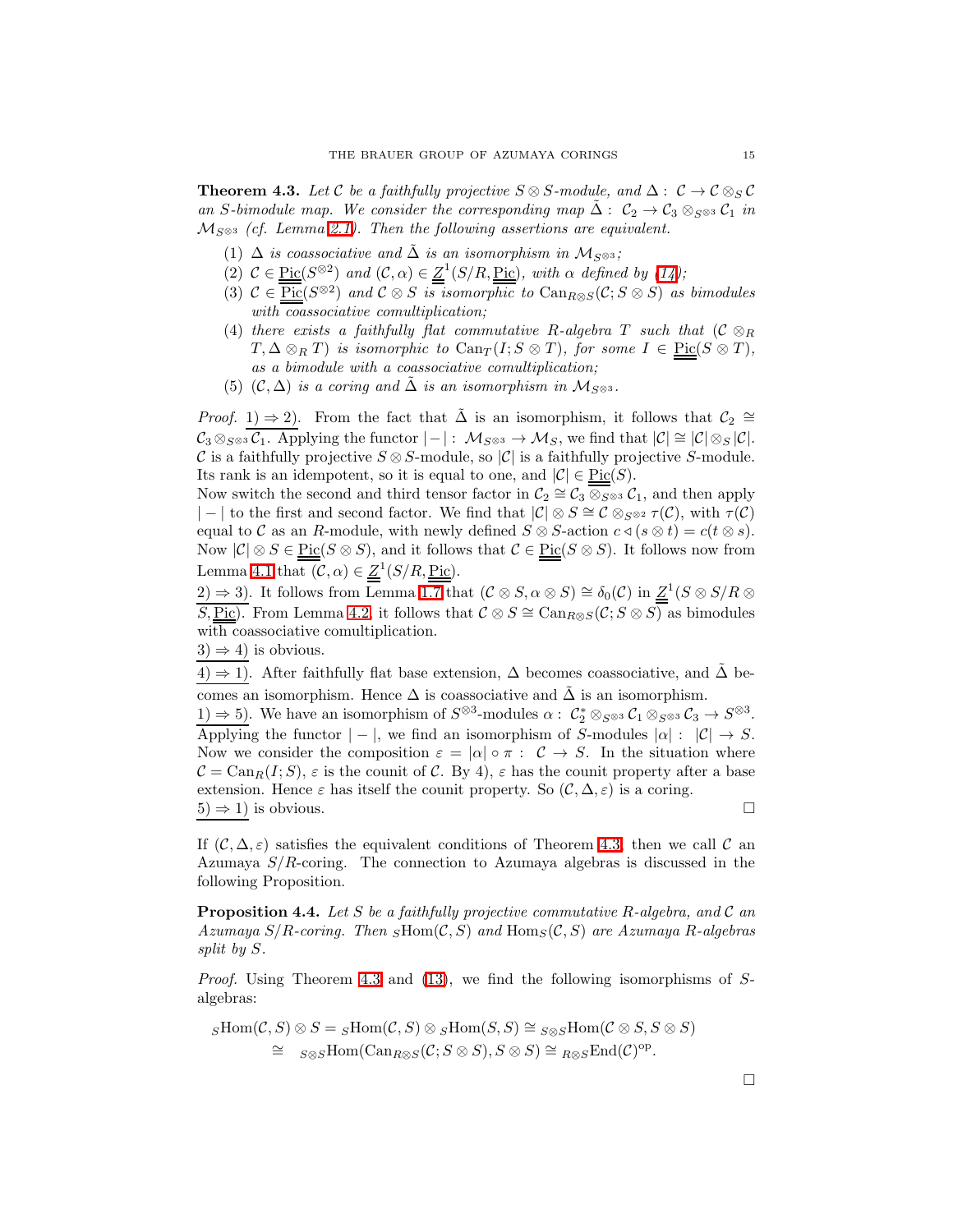**Theorem 4.5.** Let  $(C, \Delta)$  and  $(C', \Delta')$  be Azumaya  $S/R$ -corings, and consider the corresponding  $(C, \alpha), (C', \alpha') \in \underline{Z}^1(S/R, \underline{\text{Pic}})$ . Let  $f : C \to C'$  be an isomorphism in  $Pic(S \otimes S)$ . Then f is an isomorphism of corings if and only if f defines an isomorphism in  $Z^1(S/R, \underline{Pic})$ .

Proof. f is an isomorphism of corings if and only if the following diagram commutes:

$$
\begin{array}{ccc}\nC & \xrightarrow{\Delta} & C \otimes_S C \\
\downarrow f & & f \otimes_S f \\
C' & \xrightarrow{\Delta'} & C' \otimes_S C'.\n\end{array}
$$

This is equivalent to commutativity of the diagram

$$
\begin{array}{ccc}\nC_2 & \stackrel{\tilde{\Delta}}{\longrightarrow} & C_3 \otimes_{S^{\otimes 3}} C_1 \\
\downarrow f_2 & & f_3 \otimes_{S^{\otimes 3}} f_1 \\
C_2' & \stackrel{\tilde{\Delta}'}{\longrightarrow} & C_3' \otimes_{S^{\otimes 3}} C_1'.\n\end{array}
$$

This is equivalent to commutativity of the right square in the next diagram

$$
S^{\otimes 3} \xrightarrow{\text{coev}_{\mathcal{C}_2}} \mathcal{C}_2^* \otimes_{S^{\otimes 3}} \mathcal{C}_2 \xrightarrow{\mathcal{C}_2^* \otimes \tilde{\Delta}} \mathcal{C}_2^* \otimes_{S^{\otimes 3}} \mathcal{C}_3 \otimes_{S^{\otimes 3}} \mathcal{C}_1
$$
\n
$$
= \left\{ (f_2^*)^{-1} \otimes_{S^{\otimes 3}} f_2 \right\} \qquad \qquad (f_2^*)^{-1} \otimes_{S^{\otimes 3}} f_3 \otimes_{S^{\otimes 3}} f_1
$$
\n
$$
S^{\otimes 3} \xrightarrow{\text{coev}_{\mathcal{C}_2'}} \mathcal{C}_2' \otimes_{S^{\otimes 3}} \mathcal{C}_2' \xrightarrow{\mathcal{C}_2^* \otimes \tilde{\Delta}'} \mathcal{C}_2' \otimes_{S^{\otimes 3}} \mathcal{C}_3' \otimes_{S^{\otimes 3}} \mathcal{C}_1'.
$$

The left square is automatically commutative. Commutativity of the full diagram is equivalent to  $\alpha' \circ \delta_1(f) = \alpha$ , as needed.

Let  $\underline{Az}^c(S/R)$  be the category of Azumaya  $S/R$ -corings and isomorphisms of corings.

**Proposition 4.6.**  $(\underline{Az}^c(S/R), \otimes_{S^{\otimes 2}}$ ,  $Can_R(S; S))$  is a monoidal category.

*Proof.* Take two Azumaya  $S/R$ -corings  $(C, \Delta)$  and  $(C', \Delta')$ , and let  $\tilde{D}$  be the following composition

$$
(\mathcal{C} \otimes_{S^{\otimes 2}} \mathcal{C}')_2 = \mathcal{C}_2 \otimes_{S^{\otimes 3}} \mathcal{C}'_2 \xrightarrow{\tilde{\Delta} \otimes \tilde{\Delta}'} \mathcal{C}_3 \otimes_{S^{\otimes 3}} \mathcal{C}_1 \otimes_{S^{\otimes 3}} \mathcal{C}'_3 \otimes_{S^{\otimes 3}} \mathcal{C}'_1
$$
  
= 
$$
(\mathcal{C} \otimes_{S^{\otimes 2}} \mathcal{C}')_3 \otimes_{S^{\otimes 3}} (\mathcal{C} \otimes_{S^{\otimes 2}} \mathcal{C}')_1.
$$

The comultiplication on  $\mathcal{C} \otimes_{S^{\otimes 2}} \mathcal{C}'$  is the corresponding map

$$
D: \; \mathcal{C} \otimes_{S^{\otimes 2}} \mathcal{C}' \to (\mathcal{C} \otimes_{S^{\otimes 2}} \mathcal{C}') \otimes_S (\mathcal{C} \otimes_{S^{\otimes 2}} \mathcal{C}').
$$

Observe that the S-bimodule structure on  $\mathcal{C} \otimes_{S^{\otimes 2}} \mathcal{C}'$  is given by the formulas

$$
s(c\otimes c')=sc\otimes c'=c\otimes sc';\,\,(c\otimes c')t=c\otimes c't=ct\otimes c'.
$$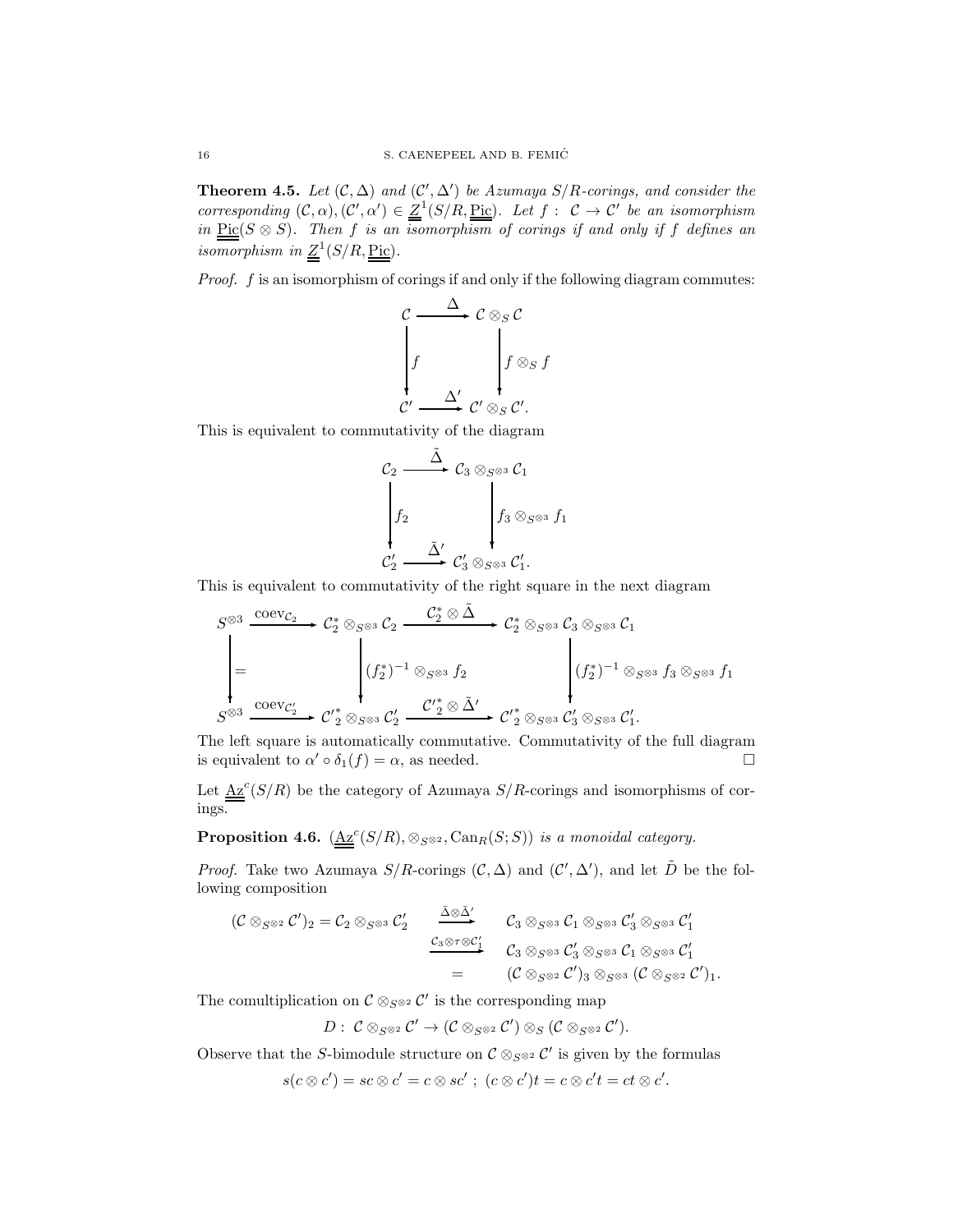We have that

$$
\tilde{D}(c\otimes c')_2=(c_{(1)}\otimes_{S^{\otimes 2}}c'_{(1)})_3\otimes_{S^{(3)}}(c_{(2)}\otimes_{S^{\otimes 2}}c'_{(2)})_1,
$$

hence

$$
D(c \otimes c') = (c_{(1)} \otimes_{S^{\otimes 2}} c'_{(1)}) \otimes_S (c_{(2)} \otimes_{S^{\otimes 2}} c'_{(2)}).
$$

It is then easy to see that  $D$  is coassociative, and that

$$
\mathcal{C} \otimes_{S^{\otimes 2}} \operatorname{Can}_R(S;S) \cong \mathcal{C} \cong \operatorname{Can}_R(S;S) \otimes_{S^{\otimes 2}} \mathcal{C}.
$$

 $\Box$ 

Corollary 4.7. We have a monoidal isomorphism of categories

$$
H: \underline{\underline{\mathbf{A}}\underline{\mathbf{z}}}^c(S/R) \to \underline{\underline{Z}}^1(S/R, \underline{\underline{\mathrm{Pic}}}).
$$

Consider the subgroup Can<sup>c</sup>(S/R) of  $K_0 \underline{Az}^c(S/R)$  consisting of isomorphism classes represented by an elementary coring  $\overline{\text{Can}_{R}(I;S)}$  for some  $I \in \underline{\text{Pic}}(S)$ . The quotient

$$
Br^{c}(S/R) = K_0 \underline{A z}^{c}(S/R)/Can^{c}(S/R)
$$

<span id="page-16-0"></span>is called the *relative Brauer group* of Azumaya  $S/R$ -corings.

Corollary 4.8. We have an isomorphism of abelian groups

$$
Br^{c}(S/R) \cong H^{1}(S/R, \underline{Pic}).
$$

Consequently, we have an exact sequence

(16) 
$$
0 \longrightarrow H^1(S/R, \mathbb{G}_m) \longrightarrow Pic(R) \longrightarrow H^0(S/R, Pic)
$$

$$
\longrightarrow H^2(S/R, \mathbb{G}_m) \stackrel{\alpha}{\longrightarrow} Br^c(S/R) \longrightarrow H^1(S/R, Pic)
$$

$$
\longrightarrow H^3(S/R, \mathbb{G}_m).
$$

Let  $f: S \to T$  be a morphism of faithfully flat commutative R-algebras. Then we have a functor  $\tilde{f}$  :  $\underline{\text{Az}}^c(S/R) \rightarrow \underline{\text{Az}}^c(T/R)$  such that the following diagram commutes

$$
\underbrace{\underline{Az}^c(S/R)}_{\tilde{f}} \xrightarrow{H} \underbrace{\underline{Z}^1(S/R, \underline{Pic})}_{\tilde{f}_*}
$$
\n
$$
\underbrace{\underline{Az}^c(T/R)}_{\tilde{f}_*} \xrightarrow{H} \underbrace{\underline{Z}^1(T/R, \underline{Pic})}_{\tilde{f}_*}.
$$

 $\tilde{f}(\mathcal{C}) = \mathcal{C} \otimes_{S^{\otimes 2}} \text{Can}_R(T;T)$ , with comultiplication  $\Delta_{\mathcal{C}} \otimes_{S^{\otimes 2}} \Delta$ , where  $\Delta$  is the comultiplication on the canonical coring  $Can_R(T; T)$ . This induces a commutative diagram

$$
\begin{array}{ccc}\n\operatorname{Br}^c(S/R) & \xrightarrow{\cong} & H^1(S/R, \underline{\underline{\mathrm{Pic}}}) \\
\downarrow f & & \downarrow f_* \\
\operatorname{Br}^c(T/R) & \xrightarrow{\cong} & H^1(T/R, \underline{\underline{\mathrm{Pic}}}).\n\end{array}
$$

Otherwise stated, the isomorphisms in Corollary [4.8](#page-16-0) define an isomorphism of functors

$$
Br^{c}(\bullet/R) \cong H^{1}(\bullet/R, \underline{\underline{Pic}}): \mathcal{R} \to \underline{\underline{Ab}},
$$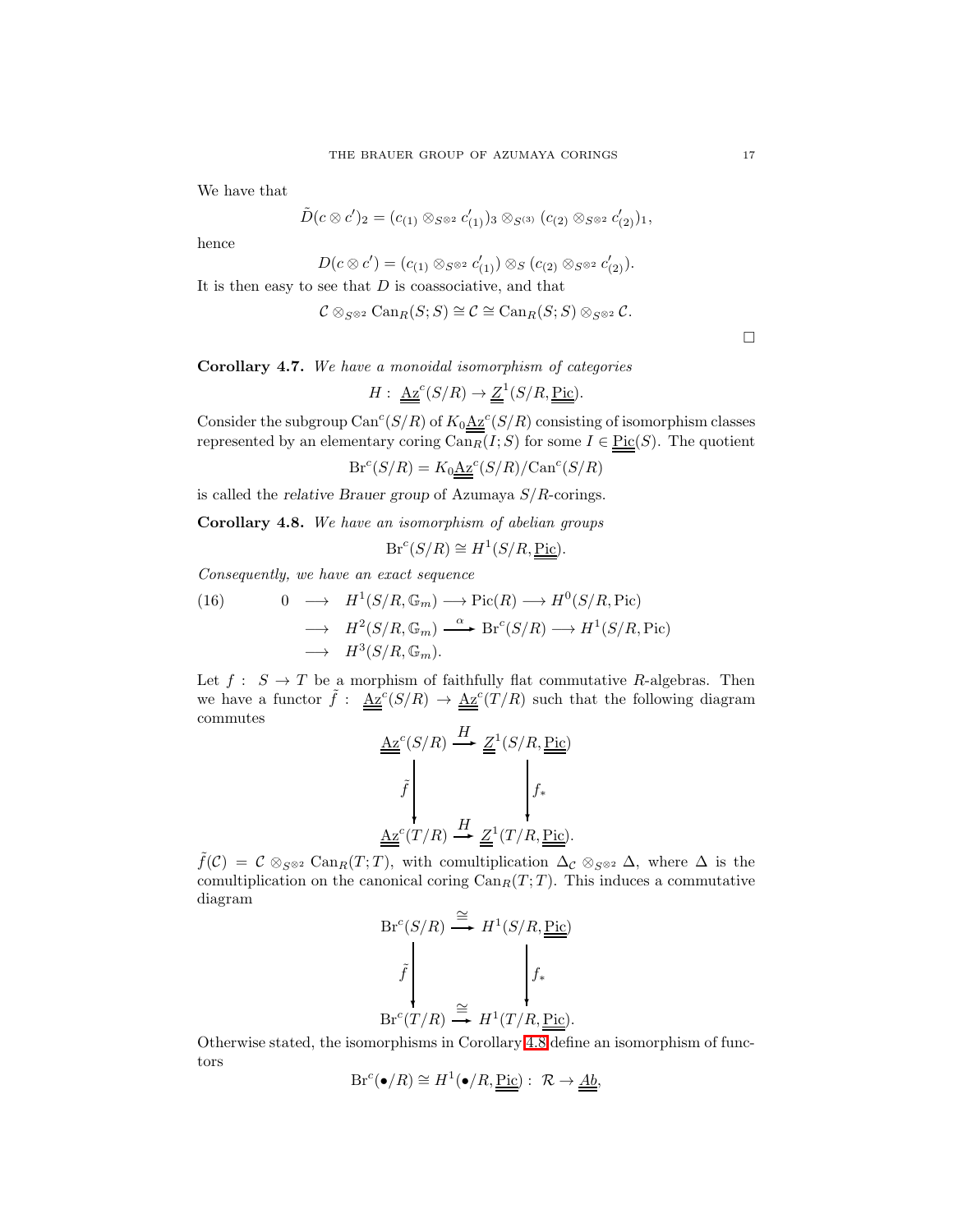<span id="page-17-3"></span>and

(17) 
$$
\text{colimBr}^c(\bullet/R) \cong \check{H}^1(R_{\text{fl}},\underline{\text{Pic}}) \cong H^2(R_{\text{fl}},\mathbb{G}_m).
$$

Let us describe the map  $\alpha: H^2(S/R, \mathbb{G}_m) \to \text{Br}^c(S/R)$ . Let  $u \in Z^2(S/R, \mathbb{G}_m)$  be a cocycle, and consider the coring

<span id="page-17-2"></span><span id="page-17-1"></span>
$$
\mathcal{C} = \text{Can}_{R}(S;S)_{u},
$$

which is equal to  $S \otimes S$  as an S-bimodule, with comultiplication

(18) 
$$
\Delta_u
$$
:  $S \otimes S \to S \otimes S \otimes_S S \otimes S \cong S \otimes S \otimes S$ ,  $\Delta_u(s \otimes t) = u^1 s \otimes u^2 \otimes u^3 t$ .

The coassociativity follows immediately from the cocycle condition; the counit  $\varepsilon$  is given by the formula (see Lemma [1.4\)](#page-3-1)

(19) 
$$
\varepsilon(s\otimes t) = |u|^{-1}st.
$$

The counit property follows from Lemma [1.4.](#page-3-1) If  $u$  is normalized, then the counit coincides with the counit in  $Can_R(S; S)$ .

Let us compute the right dual  $\text{Hom}_S(\mathcal{C}, S)$ . As an R-module,  $\text{Hom}_S(\mathcal{C}, S)$  =  $\text{Hom}_S(S \otimes S, S) \cong \text{End}_R(S)$ . We transport the multiplication on  $\text{Hom}_S(C, S)$  to  $\text{End}_R(S)$  as follows: take  $\varphi, \psi \in \text{End}_R(S)$ , and define  $f, g \in \text{Hom}_S(S \otimes S, S)$  by

$$
f(s \otimes t) = \varphi(s)t \; ; \; g(s \otimes t) = \psi(s)t.
$$

Then we find, using [\(12\)](#page-11-1),

$$
(\varphi * \psi)(s) = (f \# g)(s \otimes 1) = f(\psi(su^1)u^2 \otimes u^3) = \varphi(\psi(su^1)u^2)u^3,
$$

<span id="page-17-0"></span>or

(20) 
$$
\varphi * \psi = u^3 \varphi u^2 \psi u^1.
$$

In a similar way, we find that  $_SHom(C, S) \cong End_R(S)$ , with twisted multiplication

(21) 
$$
\varphi * \psi = u^1 \psi u^2 \varphi u^3.
$$

If  $S$  is faithfully projective as an  $R$ -module, then it is well-known that there exists a morphism

$$
\alpha: H^2(S/R, \mathbb{G}_m) \to Br(S/R).
$$

More precisely, we can associate an Azumaya algebra  $A(u)$  to any cocycle  $u \in$  $Z^2(S/R, \mathbb{G}_m)$ . The construction of  $A(u)$  was given first in [\[21,](#page-25-12) Theorem 2]. It is explained in [\[16,](#page-25-7) V.2] and [\[15,](#page-25-13) 7.5] using descent theory. Let us summarize the construction of  $A(u)$ , following [\[16\]](#page-25-7). Take a cocycle  $u = u^1 \otimes u^2 \otimes u^3 = U^1 \otimes U^2 \otimes U^3$ with inverse  $u^{-1} = v^1 \otimes v^2 \otimes v^3$ , and consider the map

$$
\Phi: \ S\otimes S\otimes \operatorname{End}_R(S)\rightarrow S\otimes \operatorname{End}_R(S)\otimes S, \ \Phi(s\otimes t\otimes \varphi)=su^1v^1\otimes u^3\varphi v^3\otimes tu^2v^2.
$$

Then

$$
A(u) = \{x \in S \otimes \operatorname{End}_R(S) \mid x \otimes 1 = \Phi(1 \otimes x)\}.
$$

It will be convenient to use the canonical identification  $\text{End}_R(S) \cong S^* \otimes S$ . Then  $x = \sum_i s_i \otimes t_i^* \otimes t_i \in S \otimes S^* \otimes S$  lies in  $A(u)$  if and only if

$$
\sum_{i} s_i \otimes t_i^* \otimes t_i \otimes 1 = \sum_{i} u^1 v^1 \otimes t_i^* v^3 \otimes u^3 t_i \otimes u^2 v^2 s_i,
$$
  

$$
\sum_{i} s_i \otimes 1 \otimes t_i^* \otimes t_i = \sum_{i} u^1 v^1 \otimes u^2 v^2 s_i \otimes t_i^* v^3 \otimes u^3 t_i,
$$

or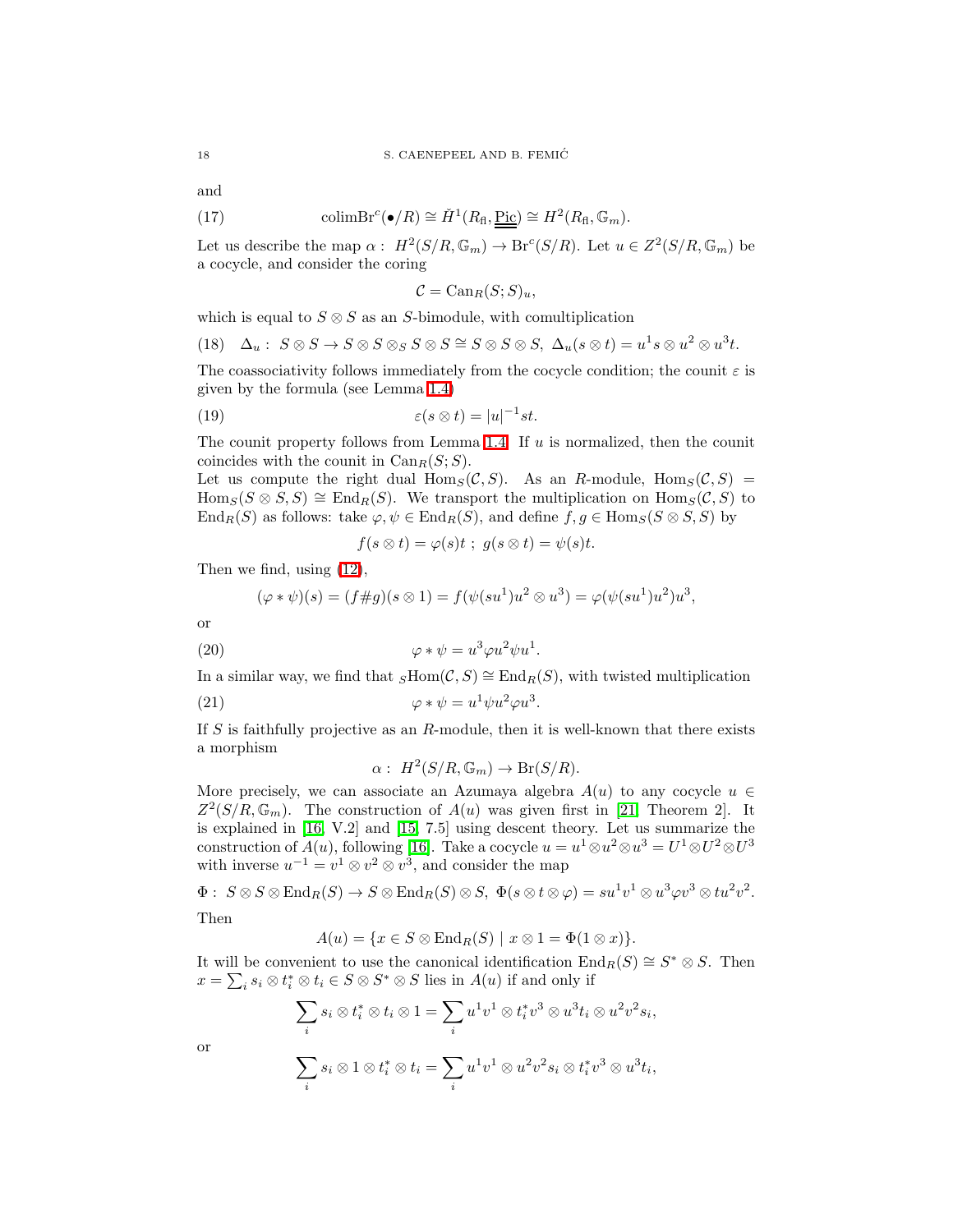<span id="page-18-0"></span>or

(22) 
$$
x_2 = x_1 u_3 u_4^{-1} \text{ or } x_2 u_4 = x_1 u_3.
$$

Let  $\text{End}_R(S)_u$  be equal to  $\text{End}_R(S)$ , with twisted multiplication given by [\(20\)](#page-17-0). We know from Proposition [4.4](#page-14-0) that  $\text{End}_R(S)_u$  is an Azumaya algebra split by S.

**Theorem 4.9.** Let S be a faithfully projective commutative R-algebra, and  $u \in$  $Z^2(S/R, \mathbb{G}_m)$ . Then we have an isomorphism of R-algebras  $\gamma: \operatorname{End}_R(S)_u \to A(u)$ .

*Proof.* We define  $\gamma$  by the following formula:

$$
\gamma(\varphi) = u^1 \otimes u^3 \varphi u^2,
$$

or

$$
\gamma(t^*\otimes t)=u^1\otimes t^*u^2\otimes u^3t.
$$

We have to show that  $x = \gamma(t^* \otimes t)$  satisfies [\(22\)](#page-18-0). Indeed,

$$
x_2u_4 = (1 \otimes 1 \otimes t^* \otimes t)u_2u_4 = (1 \otimes 1 \otimes t^* \otimes t)u_1u_3 = x_1u_3.
$$

Let us next show that  $\gamma$  is multiplicative. We want to show that

$$
\gamma(\psi)\circ\gamma(\varphi)=\gamma(\psi*\varphi)
$$

or

$$
u1U1 \otimes u3 \psi u2U3 \varphi U2 = U1 \otimes U3 u3 \psi u2 \varphi u1U2.
$$

It suffices that

$$
u1U1 \otimes u3 \otimes u2U3 \otimes U2 = U1 \otimes U3u3 \otimes u2 \otimes u1U2,
$$

or

$$
u1U1 \otimes U2 \otimes u2U3 \otimes u3 = U1 \otimes u1U2 \otimes u2 \otimes U3u3.
$$

This is precisely the cocycle condition  $u_2u_4 = u_1u_3$ . The inverse of  $\gamma$  is given by

$$
\gamma^{-1}(\sum_i s_i \otimes t_i^* \otimes t_i) = \sum_i t_i^* v^2 \otimes v^1 v^3 s_i t_i,
$$

for all  $x = \sum_i s_i \otimes t_i^* \otimes t_i \in A(u)$ . We compute that

$$
\gamma(\gamma^{-1}(x)) = \gamma(\sum_i t_i^* v^2 \otimes v^1 v^3 s_i t_i) = u^1 \otimes t_i^* v^2 u^2 \otimes u^3 v^1 v^3 s_i t_i.
$$

It follows from [\(22\)](#page-18-0) that

$$
x_2 = x_1 u_3 u_4^{-1} = x_1 u_2 u_1^{-1} = u^1 \otimes s_i v^1 \otimes t_i^* u^2 v^2 \otimes t_i u^3 v^3.
$$

Multiplying the second and the fourth tensor factor, we obtain that

$$
\gamma(\gamma^{-1}(x)) = u^1 \otimes t_i^* v^2 u^2 \otimes u^3 v^1 v^3 s_i t_i = x.
$$

Finally

$$
\gamma^{-1}(\gamma(t^* \otimes t)) = \gamma^{-1}(u^1 \otimes t^* u^2 \otimes u^3 t) = t^* u^2 v^2 \otimes v^1 v^3 u^1 u^3 t = t^* \otimes t.
$$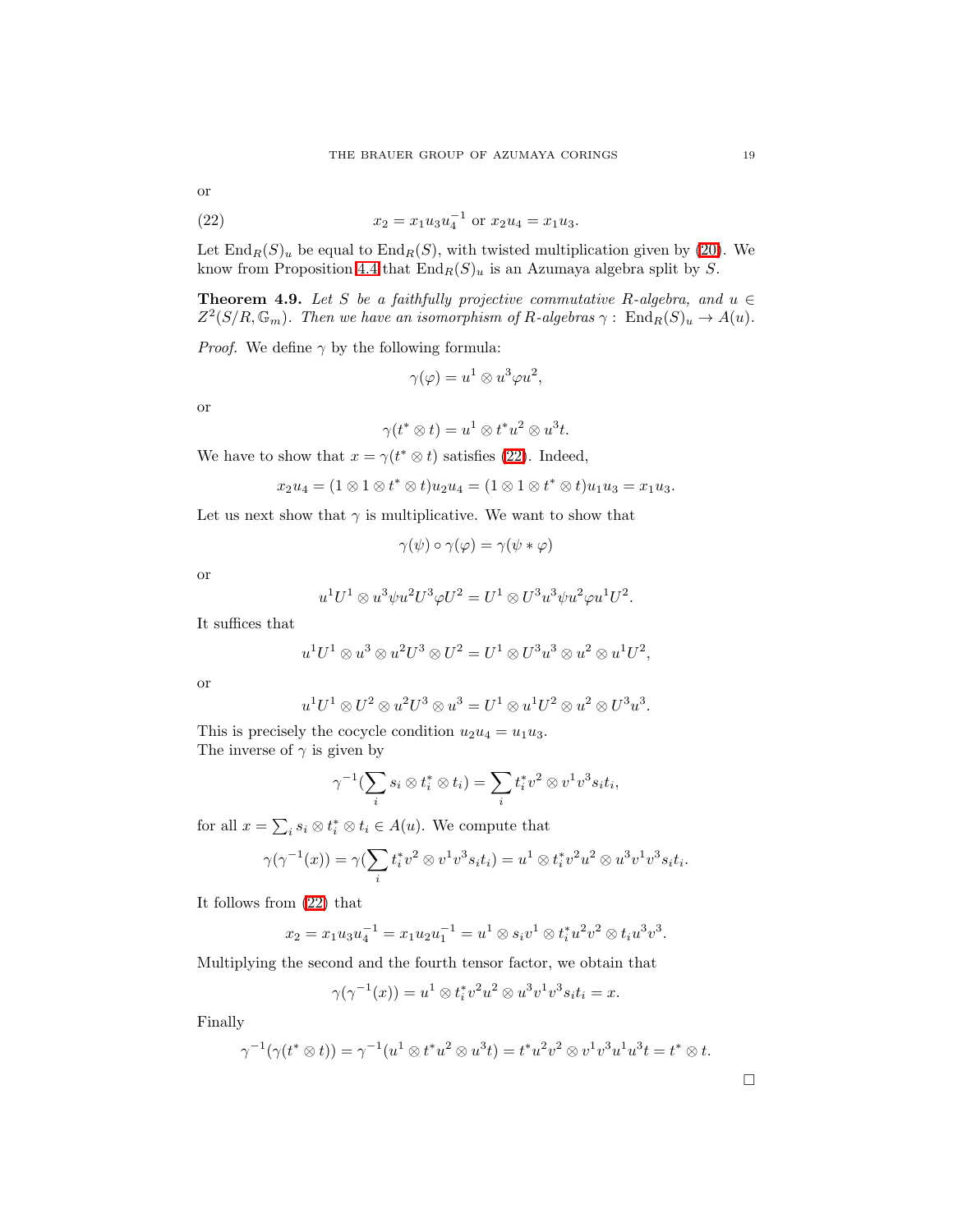#### 20 S. CAENEPEEL AND B. FEMIC´

#### 5. A Normal Basis Theorem

Let S be a faithfully flat commutative R-algebra. We say that an  $S \otimes S$ -module with coassociative comultiplication has normal basis if it is isomorphic to  $S \otimes S$ as an S-bimodule. Examples are the Azumaya  $S/R$ -corings  $\text{Can}_{R}(S; S)_{u}$ , with  $u \in Z^2(S/R, \mathbb{G}_m)$ , as considered above. The category of  $S/R$ -corings (resp.  $S \otimes S$ modules with coassociative comultiplication) with normal basis will be denoted by  $\underline{F}(S/R)$  (resp.  $\underline{F}'(S/R)$ ).  $(\underline{F}(S/R), \otimes_{S^{\otimes 2}}$ , Can<sub>R</sub> $(S; S)$ ) and  $(\underline{F}'(S/R), \otimes_{S^{\otimes 2}}$ ,  $\widehat{\text{Can}_R}(S;S)$  are monoidal categories, and the sets of isomorphism classes  $F(S/R)$ and  $F'(S/R)$  are monoids. Let  $FAz(S/R)$  be the subgroup of  $F(S/R)$  consisting of isomorphism classes of  $S/R$ -Azumaya corings with normal basis. We have inclusions

$$
FAz(S/R) \subset F(S/R) \subset F'(S/R).
$$

We will give a cohomological description of these monoids.

Take  $u = u^1 \otimes u^2 \otimes u^3 \in S^{\otimes 3}$ . As usual, summation is implicitly understood. We do not assume that u is invertible. We call u a 2-cosickle if  $u_1u_3 = u_2u_3$ . If, in addition,  $u^1u^2 \otimes u^3$  and  $u^1 \otimes u^2u^3$  are invertible in  $S^{\otimes 2}$ , then we call u an almost invertible 2-cosickle. This implies in particular that  $|u| = u^1 u^2 u^3$  is invertible in S. Almost invertible 2-cosickles have been introduced and studied in [\[14\]](#page-25-14). Let  $S^2(S/R)$  be the set of 2-cosickles and  $S^2(S/R)$  the set of almost invertible 2-cosickles.  $S^2(S/R)$ and  $S^2(S/R)$  are multiplicative monoids, and we have the following inclusions of monoids:

$$
B^2(S/R, \mathbb{G}_m) \subset Z^2(S/R, \mathbb{G}_m) \subset S^2(S/R) \subset {S'}^2(S/R) \subset S^{\otimes 3}.
$$

We consider the quotient monoids

$$
M^{2}(S/R) = S^{2}(S/R)/B^{2}(S/R, \mathbb{G}_{m}) ; M'^{2}(S/R) = S'^{2}(S/R)/B^{2}(S/R, \mathbb{G}_{m}).
$$

 $M^2(S/R)$  is called the second (Hebrew) Amitsur cohomology monoid; the subgroup consisting of invertible classes is the usual (French) Amitsur cohomology group  $H^2(S/R, \mathbb{G}_m)$  (the Hebrew-French dictionary is explained in detail in [\[14\]](#page-25-14)). We have the following inclusions:

$$
H^2(S/R, \mathbb{G}_m) \subset M^2(S/R) \subset {M'}^2(S/R).
$$

**Theorem 5.1.** Let S be a commutative faithfully flat R-algebra. An  $S \otimes S$ -module with coassociative comultiplication and normal basis is an Azumaya  $S/R$ -coring if and only if it represents an invertible element of  $F'(S/R)$ . Furthermore

$$
F'(S/R) \cong M'^2(S/R)
$$
,  $F(S/R) \cong M^2(S/R)$  and  $FAz(S/R) \cong H^2(S/R, \mathbb{G}_m)$ .

*Proof.* We define a map  $\alpha' : S'^2(S/R) \to F'(S/R)$  as follows:  $\alpha'(u) = \text{Can}_R(S;S)_u$ , with comultiplication given by [\(18\)](#page-17-1). It is easy to see that  $\alpha'$  is a map of monoids. α' is surjective: let  $C = S^{\otimes 2}$  with a coassociative comultiplication  $\Delta_{\mathcal{C}}$ , and take

$$
u = u1 \otimes u2 \otimes u3 = \Delta_{\mathcal{C}}(1 \otimes 1) \in S \otimes S \otimes S \otimes S \cong S^{\otimes 3}.
$$

From the coassociativity of  $\Delta_{\mathcal{C}}$ , it follows that  $u_1u_3 = u_2u_4$ , so  $u \in S'^2(S/R)$ , and  $\alpha'(u) = \mathcal{C}.$ 

Take  $u \in \text{Ker }\alpha'$ . We then have a comultiplication preserving S-bimodule isomorphism  $\varphi$ : Can<sub>R</sub> $(S;S) \to \text{Can}_{R}(S;S)_{u}$ . Put  $\varphi(1 \otimes 1) = v \in S^{\otimes 2}$ . From the fact that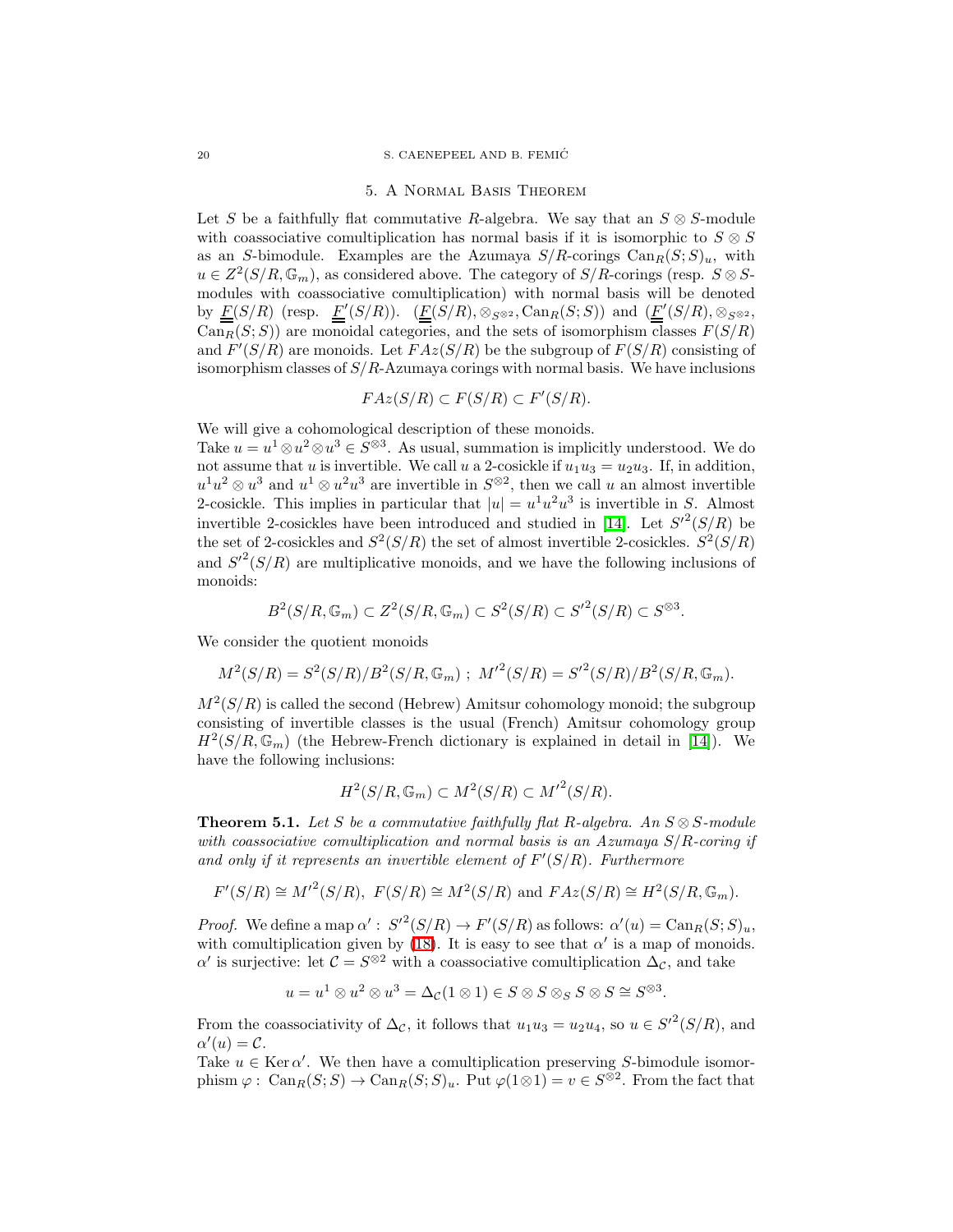$\varphi$  is an automorphism of  $S^{\otimes 2}$  as an S-bimodule, it follows that  $v^{-1} = \varphi^{-1}(1 \otimes 1)$ .  $\varphi$  preserves comultiplication, so it follows that

$$
v_1v_3 = (\varphi \otimes_S \varphi)(\Delta_1(1 \otimes 1))
$$
  
=  $\Delta_u(\varphi(1 \otimes 1)) = \Delta_u(v) = v^1u^1 \otimes u^2 \otimes u^3v^2 = v_2u,$ 

hence  $u = \delta_1(v) \in B^2(S/R)$ . It follows that  $F'(S/R) \cong M'^2(S/R)$  as monoids. If  $u \in S^2(S/R)$ , then  $\alpha'(u) = \text{Can}_R(S; S)_u$  has counit given by [\(19\)](#page-17-2). Conversely, let  $C \in F(S/R)$ , and take  $u = \alpha'^{-1}(C)$ . Let  $v = \varepsilon_c(1 \otimes 1)$ . Using the counit property and the fact that  $\varepsilon_{\mathcal{C}}$  is a bimodule map, we then compute that

$$
1 \otimes 1 = \varepsilon_{\mathcal{C}}(u^1 \otimes u^2) \otimes u^3 = u^1 vu^2 \otimes u^3;
$$
  

$$
1 \otimes 1 = u^1 \otimes \varepsilon_{\mathcal{C}}(u^2 \otimes u^3) = u^1 \otimes u^2 vu^3.
$$

It follows that  $u^1u^2 \otimes u^3$  and  $u^1 \otimes u^2u^3$  are invertible, and that  $v = |u|^{-1}$ . Hence  $u \in S^2(S/R)$ , and it follows that  $\alpha'$  restricts to an epimorphism of monoids

$$
\alpha: S^2(S/R) \to F(S/R).
$$

It is clear that  $\text{Ker } \alpha = B^2(S/R, \mathbb{G}_m)$ , and it follows that  $M^2(S/R) \cong F(S/R)$ . If  $u \in Z^2(S/R, \mathbb{G}_m)$ , then  $\alpha'(u) = \text{Can}_R(S; S)_u$  is an Azumaya  $S/R$ -coring. Conversely, let C be an Azumaya  $S/R$ -coring with normal basis, and  $u = \alpha'^{-1}(C)$ . Then [u] is invertible in  $M^2(S/R)$ , so there exists  $v \in S^2(S/R)$  such that  $uv \in B^2(S/R)$ . Since every element in  $B^2(S/R)$  is invertible in  $S^{\otimes 3}$ , it follows that  $u \in \mathbb{G}_m(S^{\otimes 3})$ , and  $u \in Z^2(S/R, \mathbb{G}_m)$ . So  $\alpha$  restricts to an epimorphism  $\alpha'' : Z^2(S/R, \mathbb{G}_m) \to$  $FAz(S/R)$ . Clearly  $\text{Ker }\alpha'' = B^2(S/R, \mathbb{G}_m)$ , hence  $B^2(S/R, \mathbb{G}_m) \cong FAz(S/R)$ . Ò

# 6. The Brauer group

An Azumaya coring over R is a pair  $(S, \mathcal{C})$ , where S is a faithfully flat finitely presented commutative R-algebra, and  $\mathcal C$  is an Azumaya  $S/R$ -coring. A morphism between two Azumaya corings  $(S, \mathcal{C})$  and  $(T, \mathcal{D})$  over R is a pair  $(f, \varphi)$ , with  $f : S \to$ T an algebra isomorphism, and  $\varphi: \mathcal{C} \to \mathcal{D}$  an R-module isomorphism preserving the bimodule structure and the comultiplication, that is

$$
\varphi(scs') = f(s)\varphi(c)f(s') \text{ and } \Delta_{\mathcal{D}}(\varphi(c)) = \varphi(c_{(1)}) \otimes_T \varphi(c_{(2)}),
$$

for all  $s, s' \in S$  and  $c \in \mathcal{C}$ . The counit is then preserved automatically. Let  $\underline{\mathbf{A}z}^c(R)$ be the category of Azumaya corings over R.

**Lemma 6.1.** Suppose that S and T are commutative R-algebras. If  $M \in \mathcal{M}_{S \otimes_R S}$ and  $N \in \mathcal{M}_{T \otimes_R T}$ , then  $M \otimes_R N \in \mathcal{M}_{(S \otimes_R T) \otimes_R (S \otimes_R T)}$ . If C is an (Azumaya) S/R-coring, and  $\hat{D}$  is an (Azumaya)  $T/R$ -coring, then  $C \otimes_R \mathcal{D}$ is an  $(Azumaya)$   $S \otimes_R T/R$ -coring.

Proof. The proof of the first two assertions is easy; the structure maps are the obvious ones. Let us show that  $C \otimes_R \mathcal{D}$  is an Azumaya  $S \otimes_R T/R$ -coring.

$$
\mathcal{C}\otimes_R \mathcal{D}\otimes_R S\otimes_R T\cong \mathcal{C}\otimes_R S\otimes_R \mathcal{D}\otimes_R T
$$

- $\cong$  Can<sub>S</sub>(I;  $S \otimes_R S$ )  $\otimes$  Can<sub>T</sub>(J;  $T \otimes_R T$ ) = (I<sup>\*</sup>  $\otimes_S I$ )  $\otimes_R (J^* \otimes_T J)$
- $\cong$   $(I^* \otimes_R J^*) \otimes_{S \otimes T} (I \otimes_R J) = \text{Can}_{S \otimes T} (I \otimes_R J; S \otimes_R T \otimes_R S \otimes_R T).$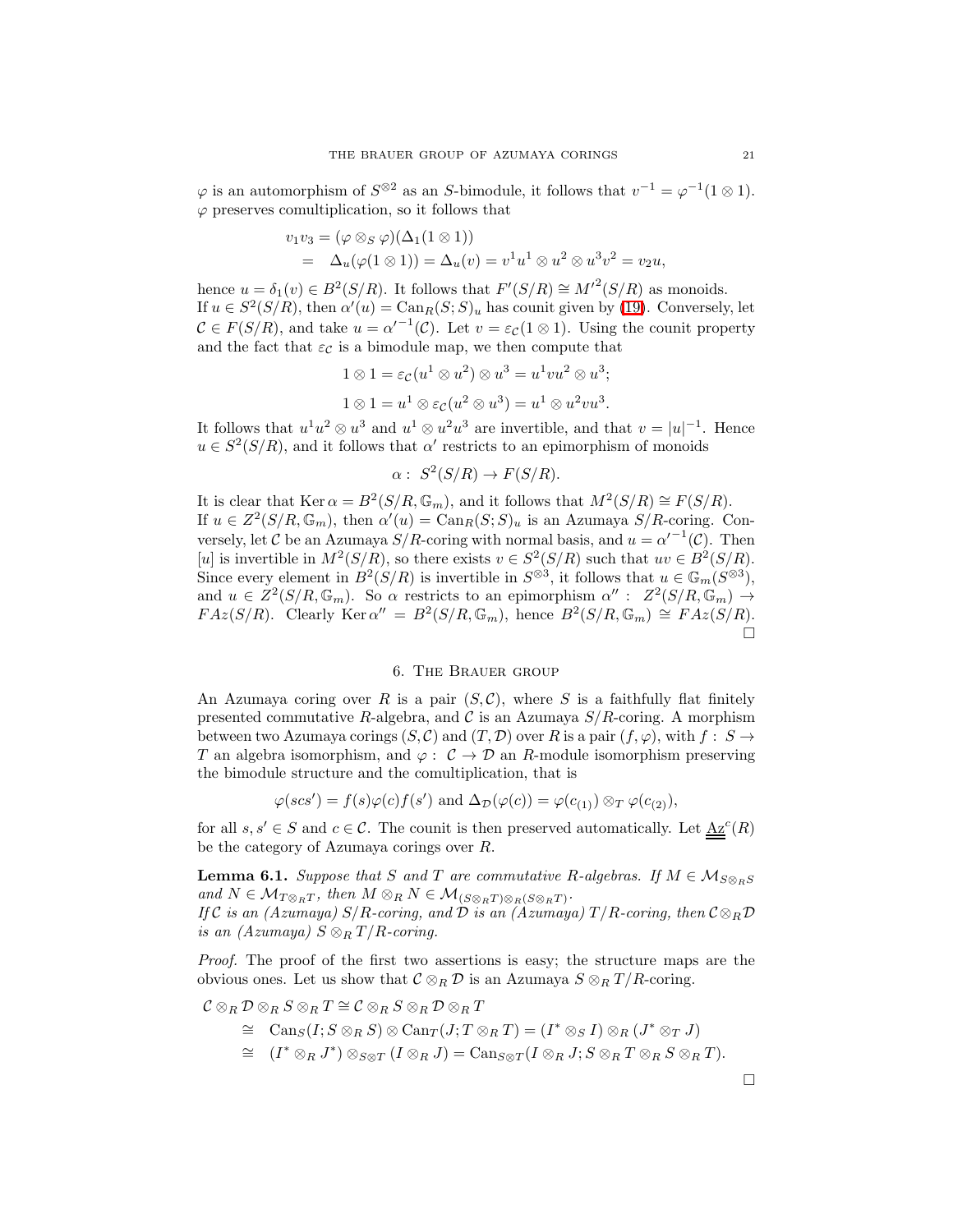Let  $(C, \Delta)$  be an Azumaya  $S/R$ -coring, and consider the corresponding  $(C, \alpha) \in$  $Z^1(S/R, \text{Pic})$ . Its inverse in  $Z^1(S/R, \text{Pic})$  is represented by  $(\mathcal{C}^*, (\alpha^*)^{-1})$ . The corresponding coring will be denoted by  $(\mathcal{C}^*, \overline{\Delta})$ .

<span id="page-21-0"></span>**Proposition 6.2.** Let C be an Azumaya  $S/R$ -coring. Then  $C \otimes C^*$  is an elementary coring.

*Proof.* Consider  $H(C) = (C, \alpha) \in \underline{Z}^1(S/R, \underline{Pic})$ , and the maps  $\eta_1, \eta_2 : S \to S \otimes S$ . It follows from Proposition [1.8](#page-6-1) that

$$
[\eta_{1*}(\mathcal{C}, \alpha)] = [(\mathcal{C} \otimes S^{\otimes 2}, \alpha \otimes S^{\otimes 3})] = [\eta_{2*}(\mathcal{C}, \alpha)] = [(\mathcal{S}^{\otimes 2} \otimes \mathcal{C}, S^{\otimes 3} \otimes \alpha)]
$$

in  $H^1(S \otimes S/R, \underline{\text{Pic}})$ . Consequently

$$
[H^{-1}(\eta_{1*}(\mathcal{C}, \alpha))] = [\mathcal{C} \otimes \text{Can}_{R}(S; S)] = [H^{-1}(\eta_{2*}(\mathcal{C}, \alpha))] = [\text{Can}_{R}(S; S) \otimes \mathcal{C}]
$$

in  $Br^c(S \otimes S/R)$ . The inverse of  $[\text{Can}_{R}(S; S) \otimes C]$  in  $Br^c(S \otimes S/R)$  is represented by  $\text{Can}_{R}(S; S) \otimes C^*$ . It follows that

$$
(\mathcal{C} \otimes \text{Can}_{R}(S; S)) \otimes_{S^{\otimes 4}} (\text{Can}_{R}(S; S) \otimes \mathcal{C}^*) \cong \mathcal{C} \otimes \mathcal{C}^*
$$

is an elementary coring.

Let  $(S, \mathcal{C})$  and  $(T, \mathcal{D})$  be Azumaya corings over R. We say that C and D are Brauer equivalent (notation:  $C \sim \mathcal{D}$ ) if there exist elementary corings  $\mathcal{E}_1$  and  $\mathcal{E}_2$  over R such that  $\mathcal{C} \otimes \mathcal{E}_1 \cong \mathcal{D} \otimes \mathcal{E}_2$  as Azumaya corings over  $R$ . Since the tensor product of two elementary corings is elementary, it is easy to show that ∼ is an equivalence relation. Let  $Br^c_{\text{fl}}(R)$  be the set of equivalence classes of isomorphism classes of Azumaya corings over R.

**Proposition 6.3.** Br<sub>fi</sub> $(R)$  is an abelian group under the operation induced by the tensor product  $\otimes_R$ , with unit element  $[R]$ .

*Proof.* It follows from Proposition [6.2](#page-21-0) that the inverse of  $[(\mathcal{C}, \Delta)]$  is  $[(\mathcal{C}^*, \overline{\Delta})]$ .  $\square$ 

<span id="page-21-1"></span>**Lemma 6.4.** Let  $\mathcal{C}, \mathcal{E}$  be Azumaya  $S/R$ -corings, and assume that  $\mathcal{E} = \text{Can}_{R}(J; S)$ is elementary. Then the Azumaya corings  $\mathcal{C} \otimes_{S \otimes 2} \mathcal{E}$  and  $\mathcal{C}$  are Brauer equivalent.

*Proof.* Let 
$$
H(C) = (C, \alpha)
$$
. We know that  $H(\mathcal{E}) = (J^* \otimes J, \lambda_J)$ , and

$$
[(\mathcal{C} \otimes_{S^{\otimes 2}} \mathcal{E}, \alpha \otimes_{S^{\otimes 3}} \lambda_J)] = [(\mathcal{C}, \alpha)]
$$

in  $H^1(S/R, \underline{Pic})$ . From Proposition [1.8,](#page-6-1) it follows that

$$
[\eta_{1*}(\mathcal{C}, \alpha)] = [S^{\otimes 2} \otimes \mathcal{C}, S^{\otimes 3} \otimes \alpha)] = [\eta_{2*}(\mathcal{C} \otimes_{S^{\otimes 2}} \mathcal{E}, \alpha \otimes_{S^{\otimes 3}} \lambda_J)]
$$
  
= [(\mathcal{C} \otimes\_{S^{\otimes 2}} \mathcal{E}) \otimes S^{\otimes 2}, (\alpha \otimes\_{S^{\otimes 3}} \lambda\_J) \otimes S^{\otimes 3})]

in  $H^1(S \otimes S/R, \underline{Pic})$ . Applying  $H^{-1}$  to both sides, we find that

$$
[\mathrm{Can}_R(S;S)\otimes\mathcal{C}]=[(\mathcal{C}\otimes_{S^{\otimes 2}}\mathcal{E})\otimes\mathrm{Can}_R(S;S)]
$$

in  $Br^c(S \otimes S/R)$ . Since the inverse of  $[Can_R(S;S) \otimes C]$  in  $Br^c(S \otimes S/R)$  is  $[Can_R(S;S) \otimes C]$  $\mathcal{C}^*$ , we obtain that

 $[(\text{Can}_{R}(S; S) \otimes C^*) \otimes_{S^{\otimes 4}} ((C \otimes_{S^{\otimes 2}} \mathcal{E}) \otimes \text{Can}_{R}(S; S))] = [(\mathcal{C} \otimes_{S^{\otimes 2}} \mathcal{E}) \otimes C^*] = 1$ 

in Br<sup>c</sup>(S ⊗ S/R). Consequently ( $C \otimes_{S^{\otimes 2}} C$ )  $\otimes C^* = \mathcal{F}$  is an elementary coring, and

$$
(\mathcal{C} \otimes_{S^{\otimes 2}} \mathcal{E}) \otimes \mathcal{C}^* \otimes \mathcal{C} = \mathcal{F} \otimes \mathcal{C}.
$$

We have seen in Proposition [6.2](#page-21-0) that  $\mathcal{C} \otimes \mathcal{C}^*$  is elementary, and it follows that  $\mathcal{C} \otimes_{S^{\otimes 2}} \mathcal{E} \sim \mathcal{C}.$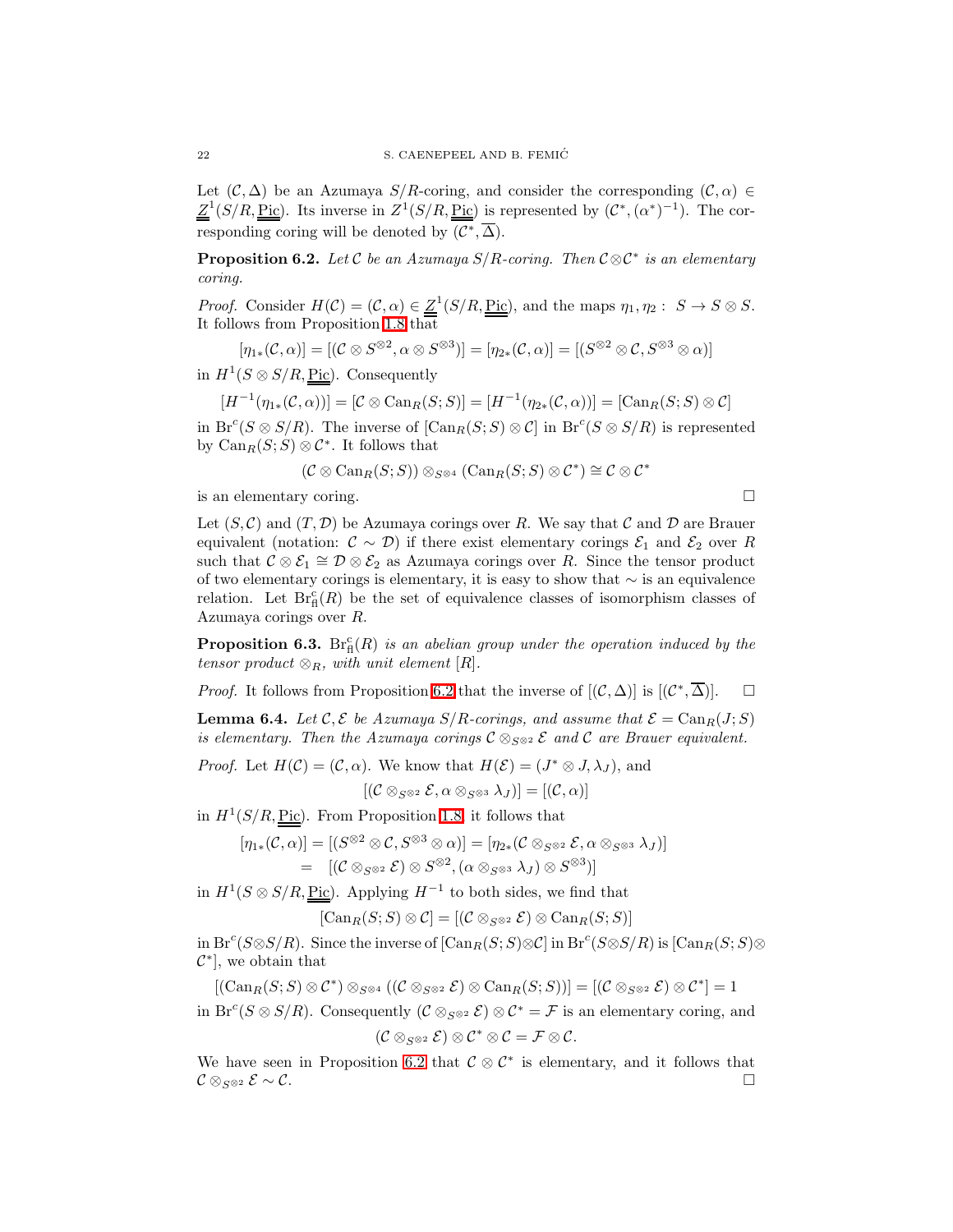<span id="page-22-0"></span>**Lemma 6.5.** Let  $f : S \to T$  be a morphism of faithfully flat commutative Ralgebras. If C is an Azumaya  $S/R$ -coring, then  $C \sim \tilde{f}(\mathcal{C}) = C \otimes_{S^{\otimes 2}} \text{Can}_{R}(T;T)$ .

*Proof.* As before, let  $H(\mathcal{C}) = (\mathcal{C}, \alpha)$ . Consider the maps  $\varphi, \psi : S \to S \otimes T$  given by

 $\varphi(s) = 1 \otimes f(s)$ ;  $\psi(s) = s \otimes 1$ .

Applying Proposition [1.8,](#page-6-1) we find that

$$
[\varphi_*(\mathcal{C}, \alpha)] = [(S^{\otimes 2} \otimes (\mathcal{C} \otimes_{S^{\otimes 2}} T^{\otimes 2}), \lambda_S \otimes (\alpha \otimes_{S^{\otimes 3}} T^{\otimes 3}))]
$$
  
= 
$$
[\psi_*(\mathcal{C}, \alpha)] = [(\mathcal{C} \otimes T^{\otimes 2}, \alpha \otimes T^{\otimes 3})]
$$

in  $H^1(S \otimes T/R, \underline{Pic})$ . Consequently

$$
[H^{-1}(\varphi_*(\mathcal{C}, \alpha))] = [\text{Can}_R(S; S) \otimes (\mathcal{C} \otimes_{S^{\otimes 2}} \text{Can}_R(T; T))]
$$
  
= 
$$
[H^{-1}(\psi_*(\mathcal{C}, \alpha))] = [\mathcal{C} \otimes \text{Can}_R(T; T)]
$$

in  $Br^c(S \otimes T/R, Pic)$ . The inverse of  $[\mathcal{C} \otimes \text{Can}_R(T;T)]$  in  $Br^c(S \otimes T/R, Pic)$  is  $\left[\mathcal{C}^* \otimes \text{Can}_{R}(T; T)\right]$ , and it follows that

$$
(\mathcal{C}^* \otimes \text{Can}_R(T; T)) \otimes_{S \otimes S \otimes T \otimes T} (\text{Can}_R(S; S) \otimes (\mathcal{C} \otimes_{S \otimes 2} \text{Can}_R(T; T)))
$$
  
\n
$$
\cong \mathcal{C}^* \otimes (\mathcal{C} \otimes_{S \otimes 2} \text{Can}_R(T; T)) \cong \mathcal{E}
$$

where  $\mathcal E$  is an elementary  $S \otimes T/R$ -coring. We then have

$$
\mathcal{C}\otimes\mathcal{C}^*\otimes(\mathcal{C}\otimes_{S^{\otimes 2}}\operatorname{Can}_R(T;T))\cong\mathcal{C}\otimes\mathcal{E}.
$$

We know from Proposition [6.2](#page-21-0) that  $\mathcal{C} \otimes \mathcal{C}^*$  is elementary, so we can conclude that  $\mathcal{C} \sim \tilde{f}(\mathcal{C}) = \mathcal{C} \otimes_{S^{\otimes 2}} \text{Can}_{R}(T; T).$ 

<span id="page-22-1"></span>**Proposition 6.6.** Let  $S$  be a commutative faithfully flat  $R$ -algebra. We have a well-defined group monomorphism

$$
i_S
$$
: Br<sup>c</sup> $(S/R)$   $\rightarrow$  Br<sub>f</sub><sup>c</sup> $(R)$ ,  $i_S([\mathcal{C}]) = [\mathcal{C}].$ 

If  $f: S \to T$  is a morphism of commutative faithfully flat R-algebras, then we have a commutative diagram



*Proof.* It follows from Lemma [6.4](#page-21-1) that  $i<sub>S</sub>$  is well-defined. Let us show that  $i<sub>S</sub>$  is a group homomorphism. Consider two Azumaya  $S/R$ -corings  $C$  and  $D$ . Then the  $S \otimes S/R$ -coring  $\mathcal{C}^* \otimes \mathcal{C} = \mathcal{E}_1$  and the  $S/R$ -coring  $\mathcal{C} \otimes_{S \otimes 2} \mathcal{C}^* = \mathcal{E}_2$  are both elementary. From Lemma [6.4,](#page-21-1) it follows that

$$
\begin{array}{rcl}\n\mathcal{C}\otimes\mathcal{D} & \sim & (\mathcal{C}\otimes\mathcal{D})\otimes_{S^{\otimes 4}}(\mathcal{C}^{*}\otimes\mathcal{C}) \\
&\cong & (\mathcal{C}\otimes_{S^{\otimes 2}}\mathcal{C}^{*})\otimes(\mathcal{D}\otimes_{S^{\otimes 2}}\mathcal{C}) \\
&\sim & \mathcal{D}\otimes_{S^{\otimes 2}}\mathcal{C}\cong\mathcal{C}\otimes_{S^{\otimes 2}}\mathcal{D}.\n\end{array}
$$

Consequently

$$
i_S[\mathcal{C}\otimes_{S^{\otimes 2}}\mathcal{D}]=[\mathcal{C}\otimes \mathcal{D}]=i_S[\mathcal{C}]i_S[\mathcal{D}].
$$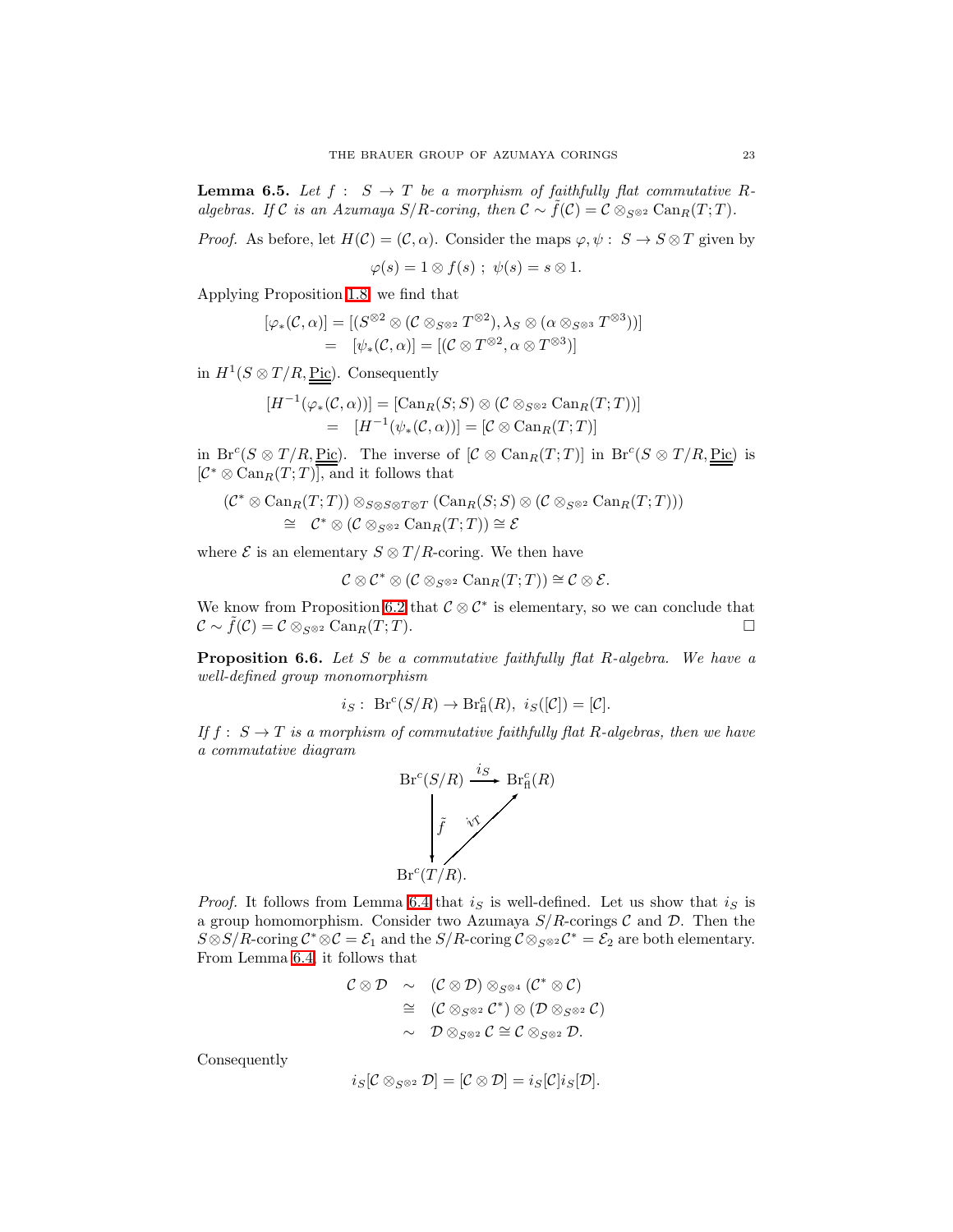It is clear that  $i<sub>S</sub>$  is injective.

Finally, it follows from Lemma [6.5](#page-22-0) that  $i_S[\mathcal{C}] = [\mathcal{C}] = [\mathcal{C} \otimes_{S^{\otimes 2}} \text{Can}_R(T; T)] =$  $(i_T \circ f)[\mathcal{C}].$  $\tilde{f})[\mathcal{C}].$ 

<span id="page-23-0"></span>**Theorem 6.7.** Let  $R$  be a commutative ring. Then

$$
\mathrm{Br}_{\mathrm{fl}}^c(R) \cong \mathrm{colimBr}^c(\bullet/R) \cong H^2(R_{\mathrm{fl}}, \mathbb{G}_m).
$$

Proof. It follows from Proposition [6.6](#page-22-1) and the definition of colimit that we have a map

$$
i: \ \text{colimBr}^c(\bullet/R) \to \text{Br}_\text{fl}^c(R).
$$

Suppose that  $A$  is an abelian group, and suppose that we have a collection of maps  $\alpha_S: \operatorname{Br}^c(S/R) \to A$  such that

$$
\alpha_T\circ \tilde{f}=\alpha_S,
$$

for every morphism of faithfully flat commutative R-algebras  $f: S \to T$ . Take  $x \in \text{Br}_{\text{fl}}^c(R)$ . Then x is represented by an Azumaya  $S/R$ -coring C. We claim that the map

$$
\alpha: \operatorname{Br}_{\mathrm{fl}}^c(R) \to A, \ \alpha(x) = \alpha_S[\mathcal{C}]
$$

is well-defined. Take an Azumaya  $T/R$ -coring  $D$  that also represents x. Then

$$
\mathcal{C}\otimes \operatorname{Can}_R(T;T)\sim \mathcal{C}\sim \mathcal{D}\sim \mathcal{D}\otimes \operatorname{Can}_R(S;S)
$$

and it follows from the injectivity of  $i_{S\otimes T}$  (see Proposition [6.6\)](#page-22-1) that  $[\mathcal{C}\otimes \mathrm{Can}_{R}(T; T)]=$  $[\mathcal{D}\otimes \text{Can}_R(S; S)]$  in  $\text{Br}^c(S\otimes T/R)$ , hence

$$
\alpha_S[\mathcal{C}]=\alpha_{S\otimes T}[\mathcal{C}\otimes \operatorname{Can}_R(T;T)]=\alpha_{S\otimes T}[\mathcal{D}\otimes \operatorname{Can}_R(S;S)]=\alpha_T[\mathcal{D}],
$$

as needed. We have constructed  $\alpha$  in such a way that the diagrams



commute. This means that  $Br^c_{\text{fl}}(R)$  satisfies the required universal property. Finally, apply  $(17)$ .

**Corollary 6.8.** Let S be a faithfully flat commutative R-algebra. Then

$$
Ker(Brfc(R) \to Brfc(S) = Brc(S/R).
$$

*Proof.* Applying Corollary [4.8,](#page-16-0) [\(6\)](#page-6-2), [\(1\)](#page-4-0) with  $q = 1$  and Theorem [6.7,](#page-23-0) we find that

$$
Br^{c}(S/R) \cong H^{1}(S/R, \underline{\underline{Pic}}) \cong H^{1}(S/R, C^{1})
$$
  
\n
$$
\cong \text{Ker}(H^{2}(R_{\mathrm{fl}}, \mathbb{G}_{m}) \to H^{2}(S_{\mathrm{fl}}, \mathbb{G}_{m}))
$$
  
\n
$$
\cong \text{Ker}(\text{Br}_{\mathrm{fl}}^{c}(R) \to \text{Br}_{\mathrm{fl}}^{c}(S)).
$$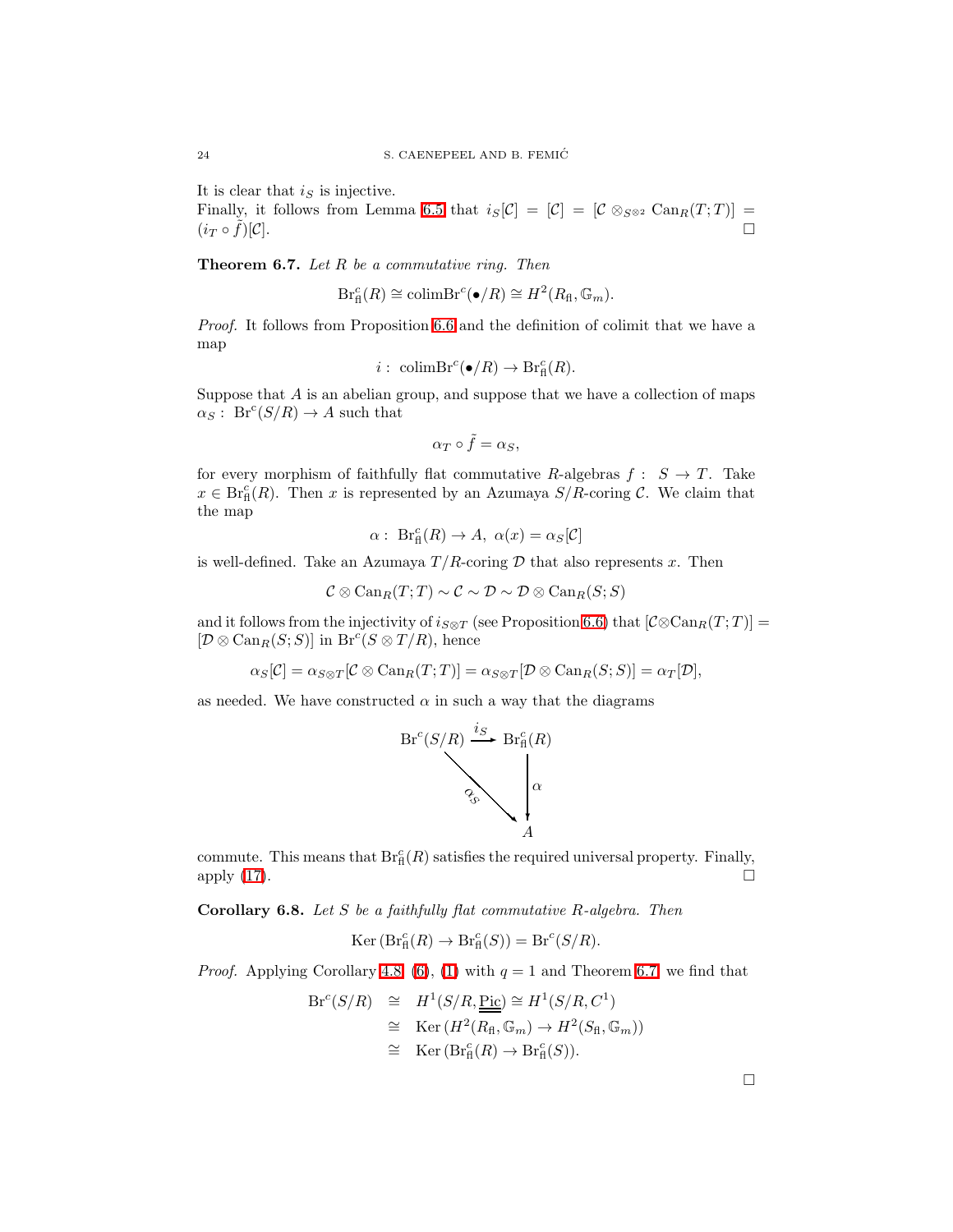All our results remain valid if we replace the condition that  $S$  is faithfully flat by the condition that  $S$  is an étale covering, a faithfully projective extension or a Zarisky covering of  $R$  (see e.g. [\[16\]](#page-25-7) for precise definitions). It follows from Artin's Refinement Theorem [\[3\]](#page-24-1) that the (injective) map

$$
\check{H}^{2}(R_{\mathrm{\acute{e}t}},\mathbb{G}_{m})\to H^{2}(R_{\mathrm{\acute{e}t}},\mathbb{G}_{m})
$$

is an isomorphism. We will now present an algebraic interpretation of  $\check{H}^2(R_{\text{fl}}, \mathbb{G}_m)$ independent of Artin's Theorem. Consider the subgroup  $\text{Br}_{\text{fl}}^{\text{cmb}}(R)$  consisting of classes of Azumaya corings represented by an Azumaya coring with normal basis.

**Theorem 6.9.** Let  $R$  be a commutative ring. Then

$$
\mathrm{Br}_{\mathrm{fl}}^{\mathrm{cmb}}(R) \cong \check{H}^2(R_{\mathrm{fl}}, \mathbb{G}_m).
$$

*Proof.* Let S be a faithfully flat commutative  $R$ -algebra, and consider the maps

$$
H^{2}(S/R, \mathbb{G}_{m}) \xrightarrow{\beta} H^{1}(S/R, \underline{\underline{\mathrm{Pic}}})
$$
  

$$
H^{2}(S/R, \mathbb{G}_{m}) \xrightarrow{\beta} H^{1}(S/R, \underline{\underline{\mathrm{Pic}}})
$$
  

$$
\check{H}^{2}(R_{\mathrm{fl}}, \mathbb{G}_{m}) \hookrightarrow H^{2}(R_{\mathrm{fl}}, \mathbb{G}_{m}).
$$

If C is an Azumaya  $S/R$ -coring with normal basis, then  $\gamma[\mathcal{C}] \in \text{Im}(\beta)$ , so the image of  $[\gamma]$  in  $H^2(R_{\rm fl},\mathbb{G}_m)$  lies in the subgroup  $\check{H}^2(R_{\rm fl},\mathbb{G}_m)$ . It follows that we have a monomorphism  $\kappa$ :  $Br_{\text{fl}}^{\text{cnb}}(R) \to \check{H}^2(R_{\text{fl}}, \mathbb{G}_m)$  such that the following diagram commutes:

$$
Br_{\mathrm{fl}}^{\mathrm{cmb}}(R) \hookrightarrow Br_{\mathrm{fl}}^{\mathrm{c}}(R)
$$

$$
\kappa \downarrow \qquad \qquad \downarrow \cong
$$

$$
\check{H}^{2}(R_{\mathrm{fl}}, \mathbb{G}_{m}) \hookrightarrow H^{2}(R_{\mathrm{fl}}, \mathbb{G}_{m}).
$$

It is clear that  $\gamma$  is surjective.

#### **REFERENCES**

- <span id="page-24-4"></span>[1] S. Amitsur, Simple algebras and cohomology groups of arbitrary fields, Trans. Amer. Math. Soc. 90 (1959), 73-112.
- <span id="page-24-0"></span>[2] M. Auslander, O. Goldman, The Brauer group of a commutative ring, Trans. Amer. Math. Soc. 97 (1960), 367-409.
- <span id="page-24-6"></span><span id="page-24-1"></span>[3] M. Artin, On the joins of Hensel rings, Adv. Math. **7** (1971), 282-296.
- <span id="page-24-2"></span>[4] H. Bass, "Algebraic K-theory", Benjamin, New York, 1968.
- [5] T. Brzeziński, The structure of corings. Induction functors, Maschke-type theorem, and Frobenius and Galois properties, Algebr. Representat. Theory 5 (2002), 389–410.
- <span id="page-24-3"></span>[6] T. Brzeziński and R. Wisbauer, "Corings and comodules", London Math. Soc. Lect. Note Ser. 309, Cambridge University Press, Cambridge, 2003.
- <span id="page-24-5"></span>[7] S. Caenepeel, Brauer groups, Hopf algebras and Galois theory, K-Monographs Math. 4, Kluwer Academic Publishers, Dordrecht, 1998.